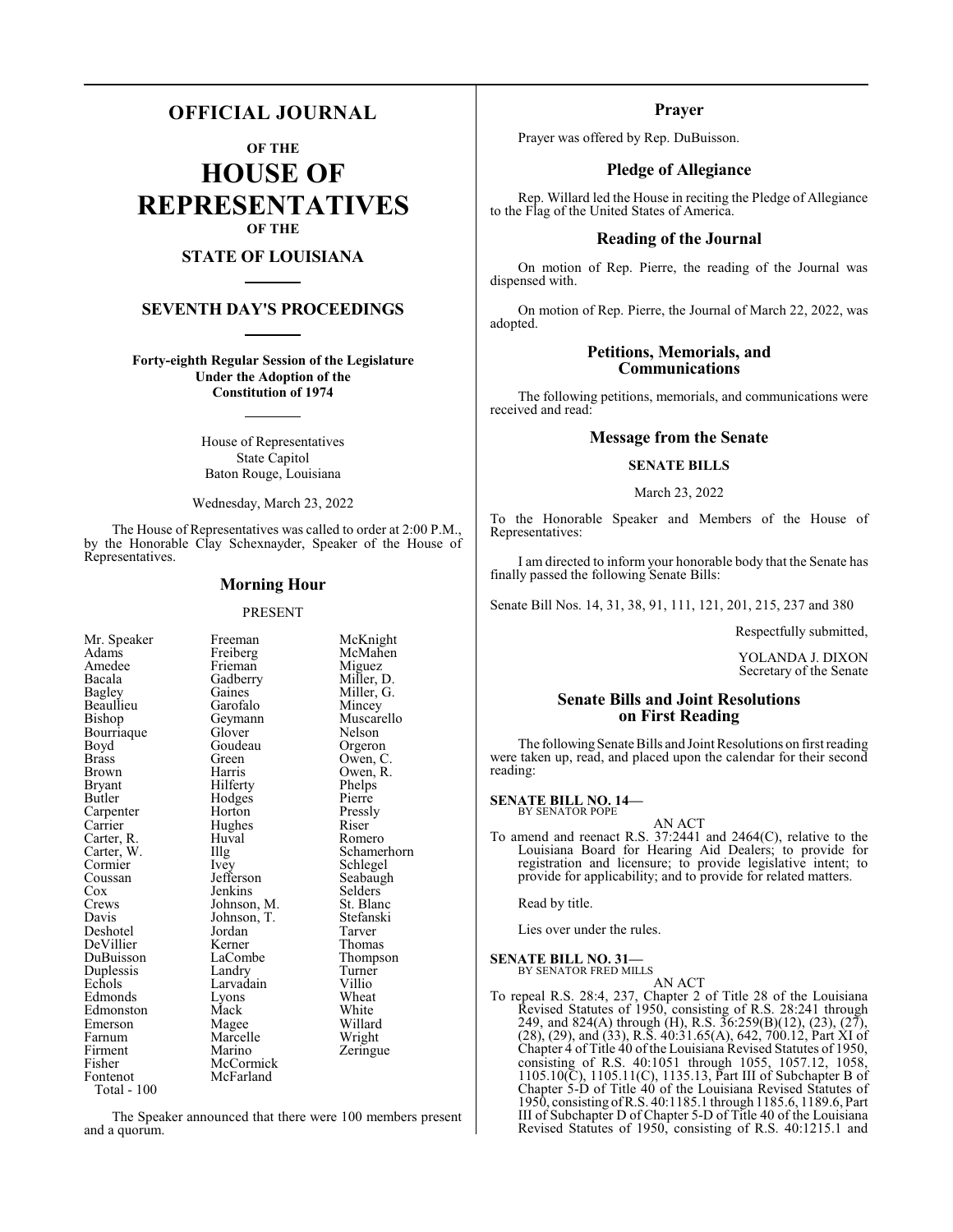# Page 2 HOUSE

7th Day's Proceedings - March 23, 2022

1215.2, Part VI of Subchapter D of Chapter 5-D of Title 40 of the Louisiana Revised Statutes of 1950, consisting of R.S. 40:1221.1 through 1221.11, 1249.3(B), 1261.1, 1263.5, Part IX of Subchapter  $\tilde{A}$  of Chapter 5-F of Title 40 of the Louisiana Revised Statutes of 1950, consisting of R.S. 40:1277.1, Part X of Subchapter A of Chapter 5-F of Title 40 of the Louisiana Revised Statutes of 1950, consisting of R.S. 40:1279.1, 1283.2, Part V of Subchapter B of Chapter 5-F of Title 40 of the Louisiana Revised Statutes of 1950, consisting of R.S. 40:1290.1 through 1290.4, Part I-A of Chapter 6 of Title 40 of the Louisiana Revised Statutes of 1950, consisting of R.S. 40:1312.1 through 1312.27, Subpart E of Part III of Chapter 6 of Title 40 ofthe Louisiana Revised Statutes of 1950, consisting ofR.S. 40:1460.1 and 1460.2, 1597.2(B), 2001, 2009.1, 2013.4 through 2013.6, 2016, 2018.4, 2108, 2116.34(B), 2120.9, Part VI-B of Chapter 11 of Title 40 of the Louisiana Revised Statutes of 1950, consisting of R.S. 40:2175.11 through 2175.15, Part VI-C of Chapter 11 of Title 40 of the Louisiana Revised Statutes of 1950, consisting of R.S. 40:2176.1, Part IX of Chapter 11 of Title 40 of the Louisiana Revised Statutes of 1950, consisting of R.S. 40:2194 through 2194.5, Part X-A of Chapter 11 of Title 40 of the Louisiana Revised Statutes of 1950, consisting of R.S. 40:2195.6, Part XI of Chapter 11 of Title 40 ofthe Louisiana Revised Statutes of 1950, consisting of R.S. 40:2196 through 2196.7, Part XV of Chapter 11 of Title 40 of the Louisiana Revised Statutes of 1950, consisting of R.S. 40:2200.11 through 2200.15, Chapter 16 of Title 40 of the Louisiana Revised Statutes of 1950, consisting of R.S. 40:2331 and 2332, Chapter 17 of Title 40 of the Louisiana Revised Statutes of 1950, consisting of R.S. 40:2351 through 2355, 2405.2, Chapter 21 of Title 40 ofthe Louisiana Revised Statutes of 1950, consisting of R.S. 40:2481 through 2483, Chapter 23 of Title 40 of the Louisiana Revised Statutes of 1950, consisting of R.S. 40:2501 through 2505, and Chapter 24 of Title 40 of the Louisiana Revised Statutes of 1950, consisting of R.S. 40:2511 through 2519, and R.S. 46:52.2, Subpart A-1 of Part I of Chapter 3 of Title 46 of the Louisiana Revised Statutes of 1950, consisting ofR.S. 46:160 through 160.11, Subpart B of Part I of Chapter 3 of Title 46 of the Louisiana Revised Statutes of 1950, consisting of R.S. 46:161 through 165, Subpart C of Part II of Chapter 3 of Title 46 of the Louisiana Revised Statutes of 1950, consisting of R.S. 46:261, Subpart D-3 of Part II ofChapter 3 of Title 46 of the Louisiana Revised Statutes of 1950, consisting of R.S. 46:287.1 through 287.9, Subpart D-1 of Part VI-A of Chapter 3 of Title 46 of the Louisiana Revised Statutes of 1950, consisting of R.S. 46:440.4 through 440.8, 1094(D), 1442.3, Chapter 25 of Title 46 of the Louisiana Revised Statutes of 1950, consisting ofR.S. 46:1991 through 1996, 2405.1, Chapter 35-A of Title 46 of the Louisiana Revised Statutes of 1950, consisting ofR.S. 46:2431 through 2434, Chapter 52 of Title 46 of the Louisiana Revised Statutes of 1950, consisting of R.S. 46:2671 through 2675, and 2758.2(E) and (F), relative to health care; to repeal certain inactive or obsolete laws; and to provide for related matters.

Read by title.

Lies over under the rules.

#### **SENATE BILL NO. 38—** BY SENATOR HENSGENS

AN ACT

To amend and reenact R.S.  $30:10(A)(2)(a)$ , the introductory paragraph of (i) and (aa) and (ee), (ii), and (iii), (b)(i), (ii)(aa),  $(bb)$ ,  $(dd)$ ,  $(ee)$ , and  $(ff)$ , and  $(iii)$ ,  $(e)(ii)$ ,  $(h)$ , and  $(i)$  and  $(3)$  and (B), and to enact R.S.  $30:10(A)(2)(a)(i)(ff)$  and  $(b)(ii)(gg)$ , (hh),  $(ii)$ , and  $(ij)$ ,  $(iv)$ ,  $(v)$ ,  $(vi)$ , and  $(vii)$ , and  $(C)$ , relative to drilling units; to provide for definitions; to provide for procedures, obligations, and remedies; to provide for written notice; to provide for information required to be furnished; to provide for indemnification; to provide for changes of ownership; to provide for title opinions; to provide for subsequent unit operations; to provide terminology; and to provide for related matters.

Read by title.

Lies over under the rules.

#### **SENATE BILL NO. 91—** BY SENATOR HENSGENS

AN ACT

To enact R.S. 49:191(13)(a) and to repeal R.S. 49:191(11), relative to the Coastal Protection and Restoration Authority and the Coastal Restoration and Protection Authority Board, including provisions to provide for the re-creation of the Coastal Protection and Restoration Authority and the Coastal Restoration and Protection Authority Board and the statutory entities made a part of the department by law; to provide for the effective termination date for all statutory authority for the existence of such statutory entities; and to provide for related matters.

Read by title.

Lies over under the rules.

**SENATE BILL NO. 111—** BY SENATOR LUNEAU

- AN ACT
- To repeal Chapter 5-K of Title 25 of the Louisiana Revised Statutes of 1950 comprised of R.S. 25:380.81 through 380.87 and R.S.  $36:744(F)(1)(b)$ , relative to the Tioga Heritage Park and Museum; and to provide for related matters.

Read by title.

Lies over under the rules.

**SENATE BILL NO. 121—** BY SENATOR BERNARD

AN ACT

To repeal R.S. 37:1227, relative to the display of pharmacy permits; to repeal the requirement for display of a pharmacy permit; and to provide for related matters.

Read by title.

Lies over under the rules.

#### **SENATE BILL NO. 201—**

BY SENATOR JACKSON

AN ACT To amend and reenact R.S. 33:5151(C)(1) and (2), relative to health insurance coverage offered by parish governments to their employees and officials; to provide that the district public defender and his employees or contract attorneys may participate in such insurance coverage; and to provide for related matters.

Read by title.

Lies over under the rules.

**SENATE BILL NO. 215—**

BY SENATOR LUNEAU

AN ACT To amend and reenact R.S. 33:2501.1 and to enact R.S. 33:2561.1, relative to certain municipal fire and police civil service boards; to authorize attorney fees for the appealing employee when a decision of the employee's appointing authority is reversed under certain circumstances; and to provide for related matters.

Read by title.

Lies over under the rules.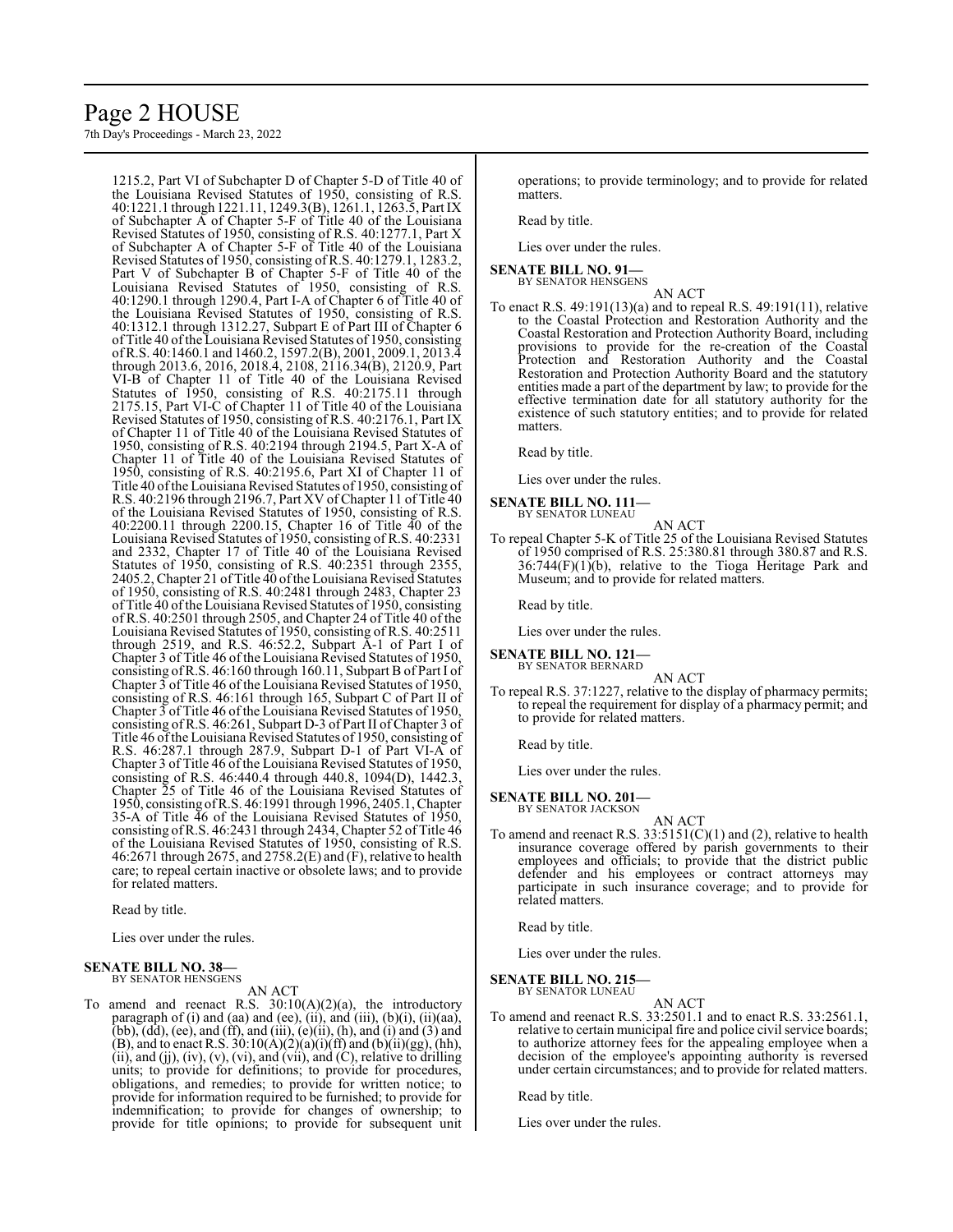# Page 3 HOUSE

7th Day's Proceedings - March 23, 2022

#### **SENATE BILL NO. 237—** BY SENATOR FIELDS

AN ACT

To enact R.S. 33:9097.35, relative to East Baton Rouge Parish; to create the Sagefield Crime Prevention and Improvement District; to provide relative to the boundaries, purpose, governance, and powers and duties of the district; to provide relative to district funding, including the authority to impose a parcel fee within the district, subject to voter approval; to provide for an effective date; and to provide for related matters.

Read by title.

Lies over under the rules.

#### **SENATE BILL NO. 380—** BY SENATOR PETERSON

AN ACT

To amend and reenact R.S. 33:9039.62, 9039.68(A)(3) and (B)(1),  $(2)(b)$ , and  $(3)$ , 9039.69 $(A)(3)$  and  $(5)$ , and 9039.72 $(A)(14)$ , and to enact R.S. 33:9039.63.1, 9039.68(B)(2)(c), 9039.69(C), and 9039.72(D), relative to Orleans Parish; to provide relative to the BioDistrict New Orleans; to provide relative to the boundaries and powers and duties of the district; to provide relative to the creation of subdistrict; to require that district projects be in compliance with certain rules and regulations; and to provide for related matters.

Read by title.

Lies over under the rules.

## **Suspension of the Rules**

On motion of Rep. Bourriaque, the rules were suspended in order to take up and consider Introduction of Resolutions, House and House Concurrent at this time.

## **Introduction of Resolutions, House and House Concurrent**

The following members introduced the following entitled House and House Concurrent Resolutions, which were read the first time by their titles and placed upon the calendar for their second reading:

#### **HOUSE CONCURRENT RESOLUTION NO. 34—** BY REPRESENTATIVE BOURRIAQUE

A CONCURRENT RESOLUTION

To approve the annual state integrated coastal protection plan for Fiscal Year 2023, as adopted by the Coastal Protection and Restoration Authority Board.

Read by title.

Lies over under the rules.

## **Introduction of House Bills and Joint Resolutions**

The following named members introduced the following House Bills and Joint Resolutions, which were read the first time by their titles and placed upon the calendar for their second reading:

## **HOUSE BILL NO. 854—**

BY REPRESENTATIVES STAGNI AND MAGEE AN ACT

To amend and reenact R.S. 33:2011(A), relative to occupational diseases; provides relative to members employed in the classified fire service; to provide for an extension to the rebuttable presumption; and to provide for related matters.

Read by title.

Lies over under the rules.

#### **HOUSE BILL NO. 855—**

BY REPRESENTATIVE THOMAS

AN ACT To amend and reenact R.S. 32:361.2(A)(3)(c), relative to tinting of motor vehicle windows for a medical exemption; to provide for an exemption relative to certain diagnosed medical or physical conditions; to provide for the duration of the medical exemption applicable to window tinting; and to provide for related matters.

Read by title.

Lies over under the rules.

#### **HOUSE BILL NO. 856—**

BY REPRESENTATIVE GEYMANN AN ACT

To amend and reenact R.S. 22:1892(G), relative to the appraisal clause required in all residential property insurance polices; to provide notice that lawsuits regarding a policy will not be held in abatement during the appraisal process; to provide for the courts' discretion in setting a deadline for timely demanding appraisal or completion of an appraisal; to provide for effectiveness; and to provide for related matters.

Read by title.

Lies over under the rules.

## **HOUSE BILL NO. 857—**

BY REPRESENTATIVE HORTON AN ACT

To enact R.S. 47:463.214, relative to motor vehicle special prestige license plates; to establish the "Louisiana Wild Turkey Federation" specialty license plate; to provide for the creation, issuance, design, fees, implementation, distribution, and rule promulgation applicable to such license plate; to provide an effective date; and to provide for related matters.

Read by title.

Lies over under the rules.

## **HOUSE BILL NO. 858—**

BY REPRESENTATIVES BAGLEY AND HORTON AN ACT

To repeal R.S. 40:1087.1(B)(6) and (I), relative to the comprehensive sports injury management program for student athletics; to repeal requirements that schools follow guidelines regarding heat acclimatization and wet bulb globe temperature policy; to repeal certain definitions; and to provide for related matters.

Read by title.

Lies over under the rules.

#### **HOUSE BILL NO. 859—**

BY REPRESENTATIVE MUSCARELLO AN ACT

To enact R.S. 44:4.1(E), relative to public records; to provide relative to exceptions to public records; to provide for an exception relative to raw data, material, information, or documentation maintained by the Louisiana Public Defender Board; and to provide for related matters.

Read by title.

Lies over under the rules.

## **HOUSE BILL NO. 860—**

BY REPRESENTATIVE MCFARLAND AN ACT

To amend and reenact R.S. 48:77(C)(introductoryparagraph) and (D) and to enact R.S. 48:77(F), relative to the use of certain monies in the Transportation Trust Fund; to provide for the utilization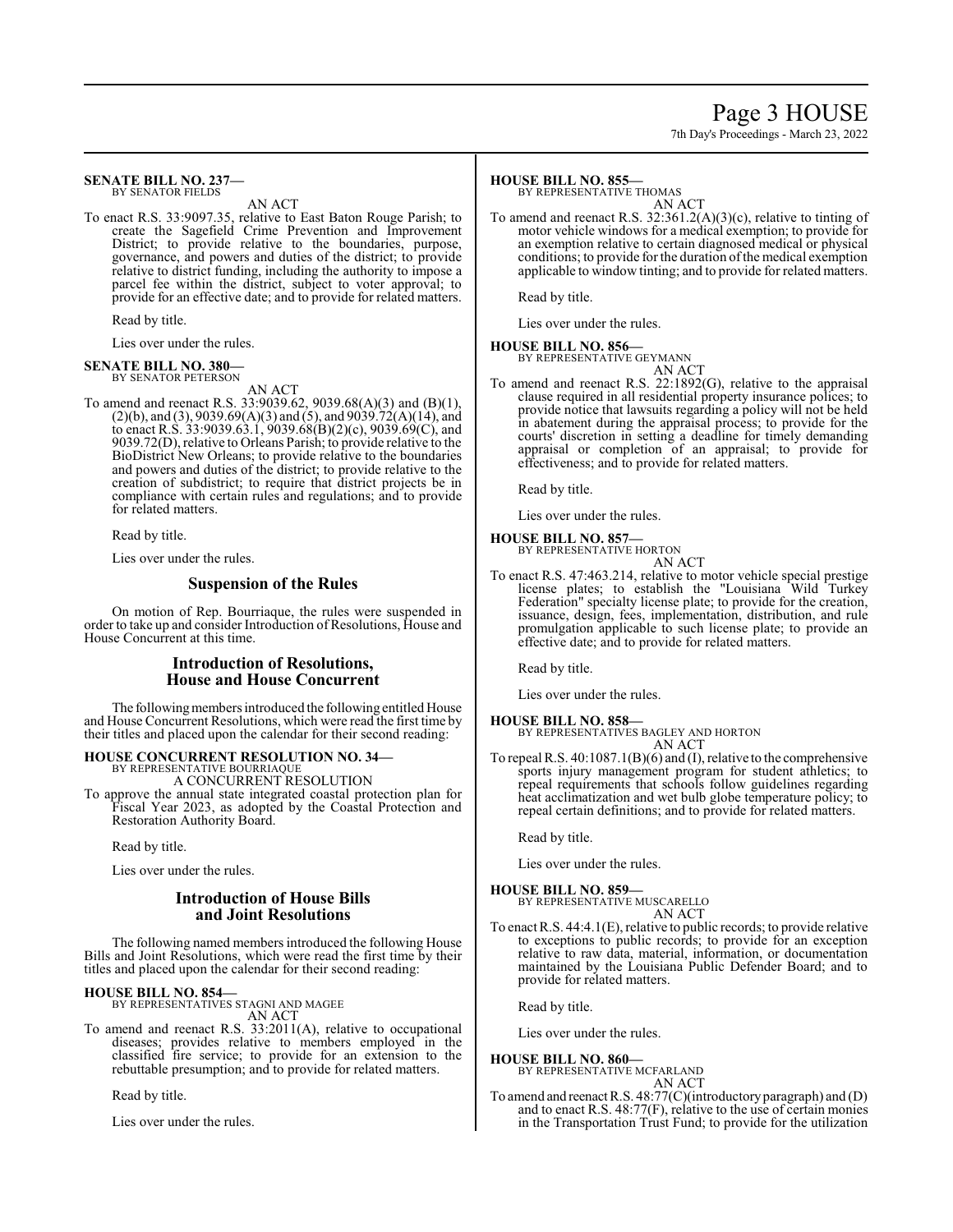# Page 4 HOUSE

7th Day's Proceedings - March 23, 2022

of monies deposited in the subfund; to provide relative to securing federal funding for transportation; to decrease monies utilized for mega projects; to increase monies utilized for preservation projects; and to provide for related matters.

Read by title.

Lies over under the rules.

#### **HOUSE BILL NO. 861—** BY REPRESENTATIVE ST. BLANC

AN ACT

To enact R.S. 17:407.65(D) and to repeal R.S. 17:407.64(B) and 407.66 and R.S. 40:1563.2, relative to family and in-home child care providers; to provide relative to the inspection of such providers; to provide relative to the powers and duties of the state Department of Education and the office of state fire marshal with respect to such providers; to provide for the transfer and use of monies; and to provide for related matters.

Read by title.

Lies over under the rules.

## **Reports of Committees**

The following reports of committees were received and read:

Report of the Committee on Administration of Criminal Justice

March 23, 2022

To the Speaker and Members of the House of Representatives:

I amdirected by your Committee on Administration ofCriminal Justice to submit the following report:

House Bill No. 8, by Fontenot Reported with amendments. (8-0)

House Bill No. 173, by Stefanski Reported with amendments. (8-0)

House Bill No. 365, by Seabaugh Reported with amendments. (9-0)

House Bill No. 627, by Bryant Reported with amendments. (8-0)

House Bill No. 693, by Stefanski Reported favorably.  $(8-0)$ 

House Bill No. 700, by Bagley Reported with amendments. (8-0)

House Bill No. 706, by Stefanski Reported favorably. (9-0)

> TONY BACALA Vice Chairman

Report of the Committee on Education

March 23, 2022

To the Speaker and Members of the House of Representatives:

I am directed by your Committee on Education to submit the following report:

House Bill No. 88, by Harris, Lance Reported favorably. (11-0)

House Bill No. 131, by Coussan Reported favorably.  $(\check{8}$ -0)

House Bill No. 133, by Harris, Lance Reported with amendments. (11-0)

House Bill No. 201, by Harris, Lance Reported favorably. (11-0)

House Bill No. 207, by Hughes Reported with amendments. (10-0)

House Bill No. 211, by McKnight Reported favorably. (9-0)

House Bill No. 315, by Turner Reported with amendments. (10-0)

House Bill No. 333, by Brass Reported favorably. (10-0)

House Bill No. 417, by Hilferty Reported with amendments. (11-0)

House Bill No. 548, by Freeman Reported with amendments. (10-0)

House Bill No. 550, by Emerson Reported favorably.  $(9-0)$ 

> LANCE HARRIS Chairman

Report of the Committee on Health and Welfare

March 23, 2022

To the Speaker and Members of the House of Representatives:

I am directed by your Committee on Health and Welfare to submit the following report:

House Bill No. 90, by Marcelle Reported with amendments. (14-0)

House Bill No. 149, by Illg Reported favorably.  $(10-0)$ 

House Bill No. 197, by Turner Reported favorably. (10-0)

House Bill No. 204, by Miller, G. Reported favorably. (12-0)

House Bill No. 275, by Bagley Reported favorably. (12-0)

House Bill No. 314, by Turner Reported with amendments. (13-0)

House Bill No. 478, by Fontenot Reported favorably. (10-0)

House Bill No. 497, by Turner Reported favorably. (13-0)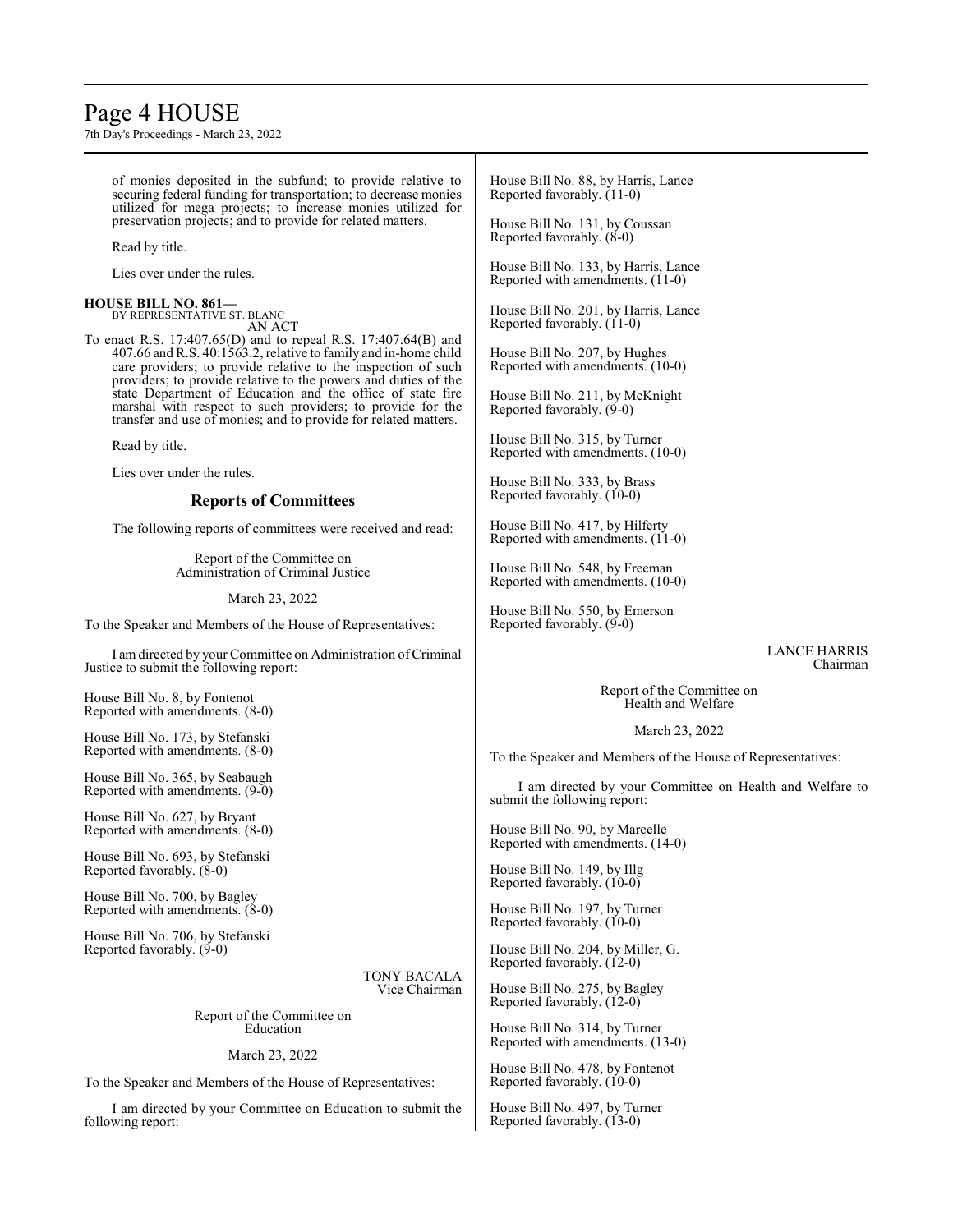## Page 5 HOUSE

7th Day's Proceedings - March 23, 2022

House Bill No. 717, by McMahen Reported with amendments. (11-0)

> LAWRENCE A. "LARRY" BAGLEY Chairman

Report of the Committee on House and Governmental Affairs

March 23, 2022

To the Speaker and Members of the House of Representatives:

I am directed by your Committee on House and Governmental Affairs to submit the following report:

House Bill No. 166, by Miller, G. (Joint Resolution) Reported favorably. (10-0)

House Bill No. 186, by Stefanski Reported favorably. (11-0)

House Bill No. 208, by Johnson, Mike Reported favorably.  $(11-0)$ 

House Bill No. 224, by Miller, G. Reported with amendments. (11-0)

House Bill No. 296, by Stefanski Reported favorably. (11-0)

House Bill No. 325, by Stefanski Reported favorably. (12-0)

House Bill No. 411, by Thomas Reported favorably. (11-0)

House Bill No. 456, by Nelson Reported favorably. (10-0)

House Bill No. 475, by Thomas Reported favorably.  $(11-0)$ 

House Bill No. 679, by Duplessis Reported favorably. (13-0)

House Bill No. 729, by Duplessis Reported favorably.  $(11-1)$ 

> JOHN M. STEFANSKI Chairman

Report of the Committee on Insurance

March 23, 2022

To the Speaker and Members of the House of Representatives:

I am directed by your Committee on Insurance to submit the following report:

House Bill No. 79, by Echols Reported favorably. (10-0)

House Bill No. 82, by Illg Reported favorably. (10-0)

House Bill No. 118, by Firment Reported with amendments. (11-0) House Bill No. 122, by Huval Reported favorably. (10-0)

House Bill No. 182, by Hollis Reported favorably. (10-0)

House Bill No. 198, by Willard Reported favorably. (12-0)

House Bill No. 210, by Mack Reported with amendments. (12-0)

House Bill No. 294, by Nelson Reported with amendments. (12-0)

House Bill No. 529, by Brown, Chad Reported with amendments. (10-0)

House Bill No. 545, by Wright Reported with amendments. (9-0)

House Bill No. 692, by Larvadain Reported with amendments. (7-5)

House Bill No. 695, by Wright Reported with amendments. (10-0)

House Bill No. 715, by Green Reported with amendments. (11-0)

> MIKE HUVAL Chairman

Report of the Committee on Natural Resources and Environment

March 23, 2022

To the Speaker and Members of the House of Representatives:

I am directed by your Committee on Natural Resources and Environment to submit the following report:

House Bill No. 165, by Zeringue Reported favorably. (12-0-1)

House Bill No. 217, by Bourriaque Reported with amendments. (14-0-1)

House Bill No. 267, by Riser Reported favorably. (14-0-1)

House Bill No. 501, by DuBuisson Reported favorably. (13-0-1)

House Bill No. 525, by McCormick Reported favorably. (11-0-1)

House Bill No. 530, by Miguez Reported favorably. (13-0-1)

House Bill No. 691, by Emerson Reported favorably. (13-0-1)

House Bill No. 753, by Miguez Reported favorably. (13-0-1)

House Bill No. 762, by Zeringue Reported with amendments.  $(11-0-1)$ 

> JEAN-PAUL P. COUSSAN Chairman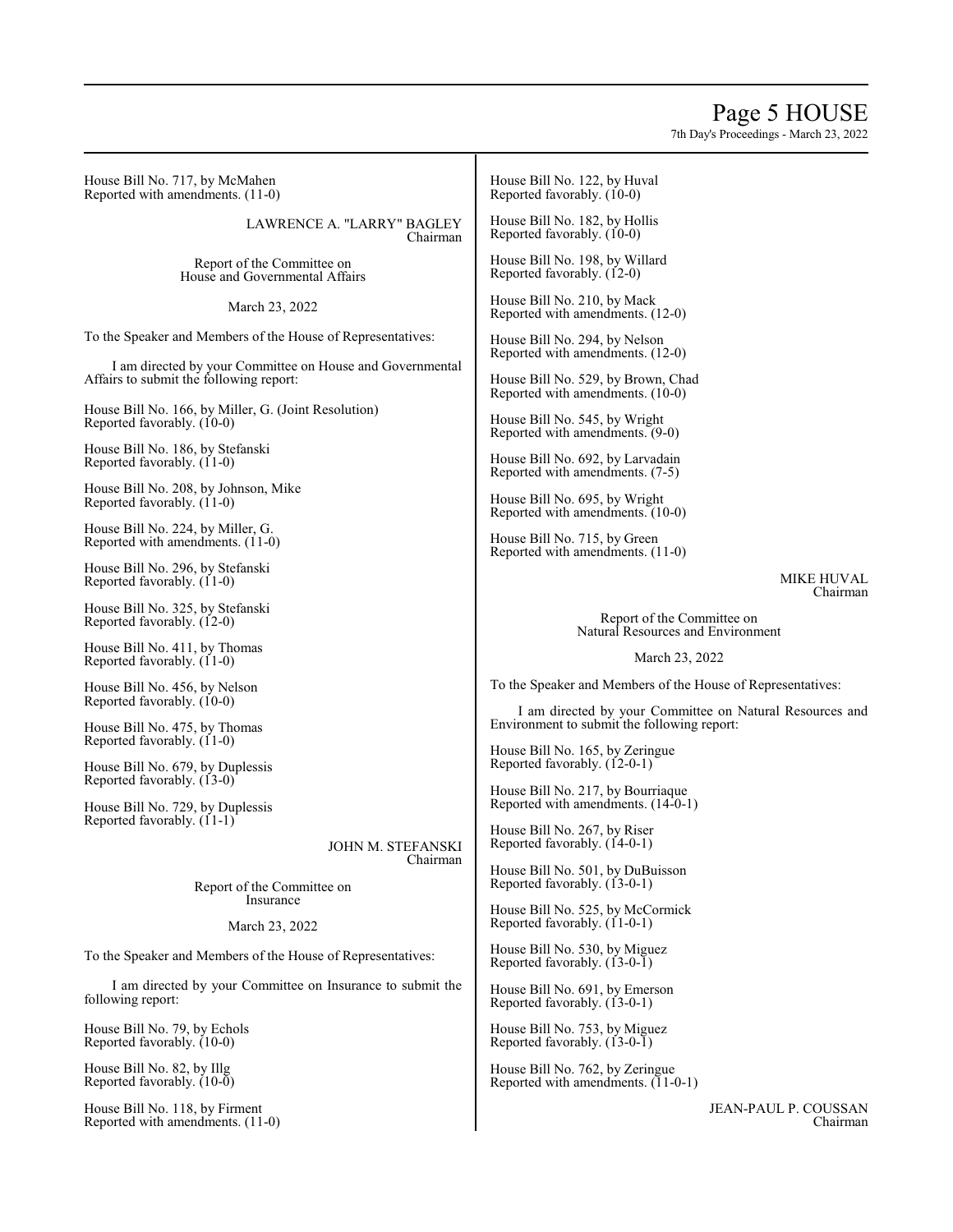## **House Bills and Joint Resolutions on Second Reading to be Referred**

The following House Bills and Joint Resolutions on second reading to be referred to committees were taken up, read, and referred to committees, as follows:

## **HOUSE BILL NO. 2—**

BY REPRESENTATIVE BISHOP AN ACT

To provide with respect to the capital outlay budget and the capital outlay program for state government, state institutions, and other public entities; to provide for the designation of projects and improvements; to provide for the financing thereof making appropriations from certain sources; and to provide for related matters.

Read by title.

Under the rules, the above bill was referred to the Committee on Ways and Means.

#### **HOUSE BILL NO. 3—** BY REPRESENTATIVE BISHOP

AN ACT

To enact the Omnibus Bond Authorization Act of 2022, relative to the implementation of a five-year capital improvement program; to provide for the repeal of certain prior bond authorizations; to provide for new bond authorizations; to provide for authorization and sale of such bonds by the State Bond Commission; and to provide for related matters.

Read by title.

Under the rules, the above bill was referred to the Committee on Ways and Means.

## **HOUSE BILL NO. 849—**

BY REPRESENTATIVE BRYANT

AN ACT To appropriate monies out of the state general fund for Fiscal Year 2021-2022 to be used to pay the consent judgment captioned "Liza Edmond versus St. Landry Parish Gov't, Grand Coteau Police Department, Chief of Police Wilton Guidry, and Louisiana Department of Transportation and Development" between the state of Louisiana, through the Department of Transportation and Development, and Liza Edmond; to provide for an effective date; and to provide for related matters.

Read by title.

Under the rules, the above bill was referred to the Committee on Appropriations.

#### **HOUSE BILL NO. 850—** BY REPRESENTATIVE FRIEMAN

AN ACT

To amend and reenact R.S. 40:1231.1(A)(13), relative to medical malpractice claims; to provide for definitions; to provide for the administration of a health care provider; and to provide for related matters.

Read by title.

Under the rules, the above bill was referred to the Committee on Civil Law and Procedure.

**HOUSE BILL NO. 851—** BY REPRESENTATIVE WILFORD CARTER AN ACT

To enact R.S. 13:101.2 and 101.3 and to repeal R.S. 13:101, 101.1, and 312.4, relative to the supreme court; to provide relative to redistricting supreme court justice districts; to provide for the filling of vacancies; to eliminate statutory provisions for a temporary additional judgeship for the Court of Appeal for the Fourth Circuit and such judge's appointment to the supreme court; and to provide for related matters.

Read by title.

Under the rules, the above bill was referred to the Committee on House and Governmental Affairs.

### **HOUSE BILL NO. 852—**

BY REPRESENTATIVES SCHLEGEL, HUGHES, MCKNIGHT, AND PRESSLY AN ACT

To enact Part IV of Chapter 43 of Title 17 of the Louisiana Revised Statutes of 1950, comprised of R.S. 17:4033.1, relative to providing books and reading materials for certain public school students; to establish the Reading Enrichment and Academic Deliverables Program; to provide for student eligibility, program administration, and funding; and to provide for related matters.

Read by title.

Under the rules, the above bill was referred to the Committee on Education.

#### **HOUSE BILL NO. 853—**

BY REPRESENTATIVE TRAVIS JOHNSON AN ACT

To appropriate monies out of the state general fund for Fiscal Year 2021-2022 to be used to pay the consent judgment captioned "James Geduldick vs. Amanda Fagane, State of Louisiana, Highway Department, Michael Fagane, National Automotive Ins. Co., and Liberty Mutual Mid Atlantic Insurance Co. CW Ronald L. Courtney and Rebecca L. Morris versus Liberty Mutual Insurance Company, National Automotive Insurance Company, and Amanda V. Fagane" between the state of Louisiana, through the Department of Transportation and Development, and Joelle Peardon, James M. Geduldick, Jamie Lynn Geduldick, and Angela Sanniola; to provide for an effective date; and to provide for related matters.

Read by title.

Under the rules, the above bill was referred to the Committee on Appropriations.

## **Senate Bills and Joint Resolutions on Second Reading to be Referred**

The following Senate Bills and Joint Resolutions on second reading to be referred were taken up, read, and referred to committees, as follows:

**SENATE BILL NO. 26—** BY SENATOR HENSGENS

AN ACT

To amend and reenact R.S. 3:2074(D), relative to the Louisiana Equine Promotion and Research AdvisoryBoard; to provide for the terms of the members; to provide for an effective date; and to provide for related matters.

Read by title.

Under the rules, the above bill was referred to the Committee on Agriculture, Forestry, Aquaculture, and Rural Development.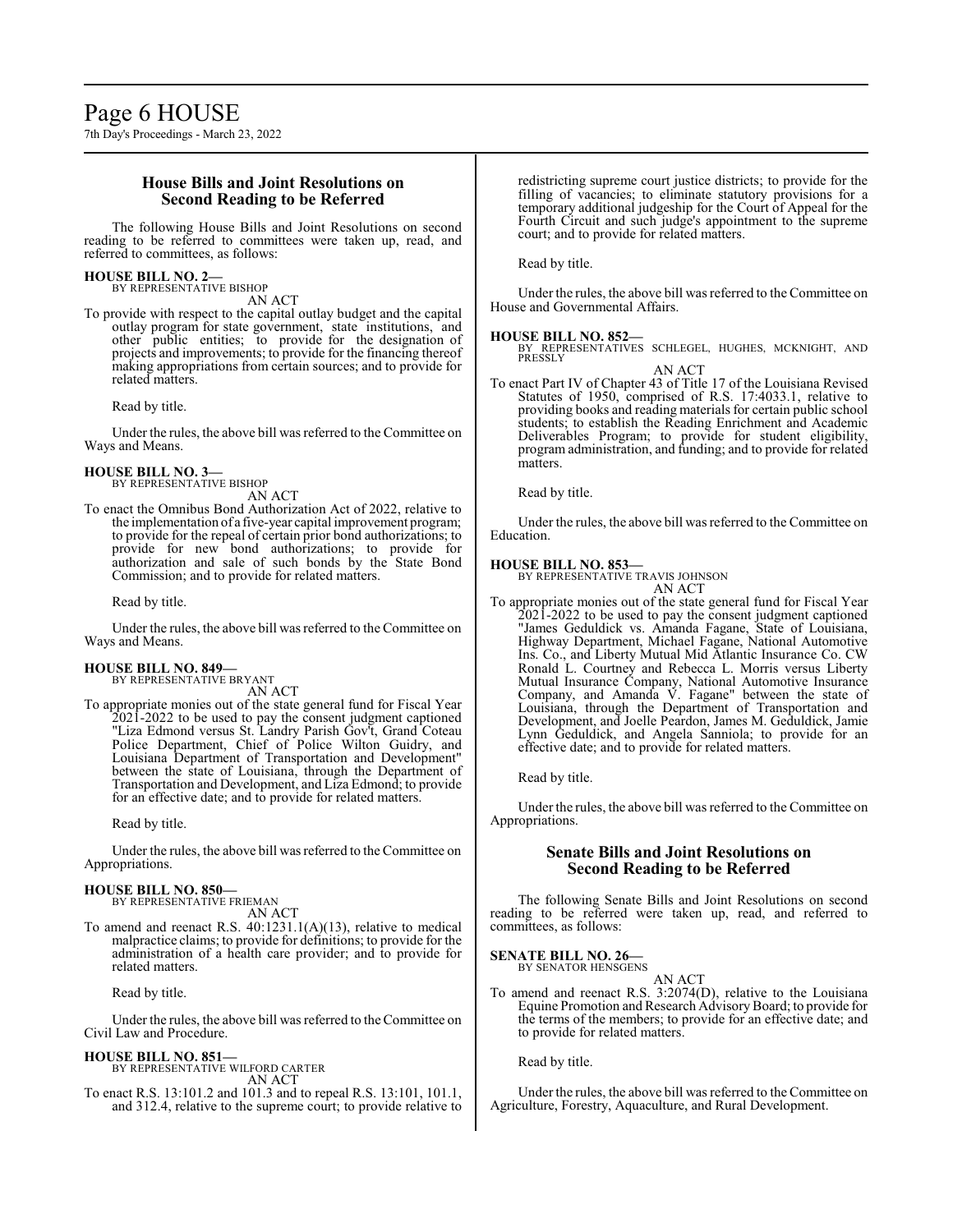## Page 7 HOUSE

7th Day's Proceedings - March 23, 2022

#### **SENATE BILL NO. 55—** BY SENATOR CATHEY

AN ACT

To enact R.S. 49:191(13)(a) and to repeal R.S. 49:191(10)(c), relative to the Department of Agriculture and Forestry, including provisions to provide for the re-creation of the Department of Agriculture and Forestry and the statutory entities made a part of the department by law; to provide for the effective termination date for all statutory authority for the existence of such statutory entities; and to provide for related matters.

Read by title.

Under the rules, the above bill was referred to the Committee on Agriculture, Forestry, Aquaculture, and Rural Development.

#### **SENATE BILL NO. 113—** BY SENATOR CATHEY

AN ACT

To amend and reenact R.S. 3:3368(B), (D), (E), and (G), relative to structural pest control operator's licenses; to provide relative to examinations; to provide relative to license applications; to provide for effectiveness; and to provide for related matters.

Read by title.

Under the rules, the above bill was referred to the Committee on Agriculture, Forestry, Aquaculture, and Rural Development.

#### **SENATE BILL NO. 205—** BY SENATOR JACKSON

AN ACT

To amend and reenact R.S. 3:1201(C) and (D), the introductory paragraph of 1202 and 1202(3), 1204(A)(2) and (D)(1) and (12), and  $\overline{1208(1)}$ , (2), (6), and (7) and to enact R.S.  $3:1202(13)$  and (14), relative to the "Soil Conservation Districts Law"; to provide relative to legislative purpose; to provide for definitions; to provide relative to the powers ofthe state soil and water conservation commission; to provide relative to the powers of the chairman of the state soil and water conservation commission; to provide relative to the powers of the soil and water conservation districts; to remove outdated references; to provide for technical corrections; to provide for effectiveness; and to provide for related matters.

Read by title.

Under the rules, the above bill was referred to the Committee on Agriculture, Forestry, Aquaculture, and Rural Development.

## **House Bills and Joint Resolutions on Second Reading Reported by Committee**

The following House Bills and Joint Resolutions on second reading reported by committee were taken up and acted upon as follows:

**HOUSE BILL NO. 230—** BY REPRESENTATIVES BISHOP, BEAULLIEU, AND BRYANT AN ACT

To amend and reenact R.S. 51:2461, relative to the Louisiana Quality Jobs Program; to extend the deadline for submission of advance notifications for receipt of rebates in the Louisiana Quality Jobs Program; to provide for an effective date; and to provide for related matters.

Read by title.

Reported favorably by the Committee on Ways and Means.

On motion of Rep. Bishop, the bill was ordered engrossed and passed to its third reading.

#### **HOUSE BILL NO. 232—**

BY REPRESENTATIVES EDMONSTON, CORMIER, FIRMENT, HORTON, CHARLES OWEN, AND SCHAMERHORN

AN ACT To enact R.S. 32:411.2 and R.S. 40:1321(N)(3) and (4), relative to the issuance, renewal, or revocation of a driver's license or special identification card; to prohibit the use of vaccination verification or immunity status for the issuance, renewal, or revocation of a state-issued driver's license or special identification card; to prohibit the inclusion of vaccination verification or immunity status on a state-issued driver's license

or special identification card; and to provide for related matters.

Read by title.

Reported favorably by the Committee on Transportation, Highways and Public Works.

On motion of Rep. Wright, the bill was ordered engrossed and passed to its third reading.

## **HOUSE BILL NO. 246—** BY REPRESENTATIVE PHELPS



To amend and reenact R.S. 32:863(A)(3)(a), relative to sanctions for violations of required vehicle liability security; to modify the lapse period applicable to sanctions for lapse of required liability security; to provide for rule promulgation; to provide for an effective date; and to provide for related matters.

Read by title.

Reported favorably by the Committee on Transportation, Highways and Public Works.

On motion of Rep. Wright, the bill was ordered engrossed and passed to its third reading.

## **HOUSE BILL NO. 326—**

BY REPRESENTATIVE STEFANSKI AN ACT

To enact R.S. 4:218.1, relative to horse racing; to provide relative to historical horse racing; to provide relative to license fees; to authorize the Louisiana State Racing Commission to collect a license fee on historical horse racing; and to provide for related matters.

Read by title.

Reported favorably by the Committee on Commerce.

On motion of Rep. Davis, the bill was ordered engrossed and passed to its third reading.

#### **HOUSE BILL NO. 329—**

BY REPRESENTATIVE ZERINGUE AN ACT

To amend and reenact R.S. 47:1481(B) and 1483, relative to payment of judgments issued by the Board of Tax Appeals; to provide for the payment of certain claims approved by the board; to provide for requirements and limitations; to provide for an effective date; and to provide for related matters.

Read by title.

Reported favorably by the Committee on Ways and Means.

Under the rules, the above bill was ordered engrossed and recommitted to the Committee on Appropriations.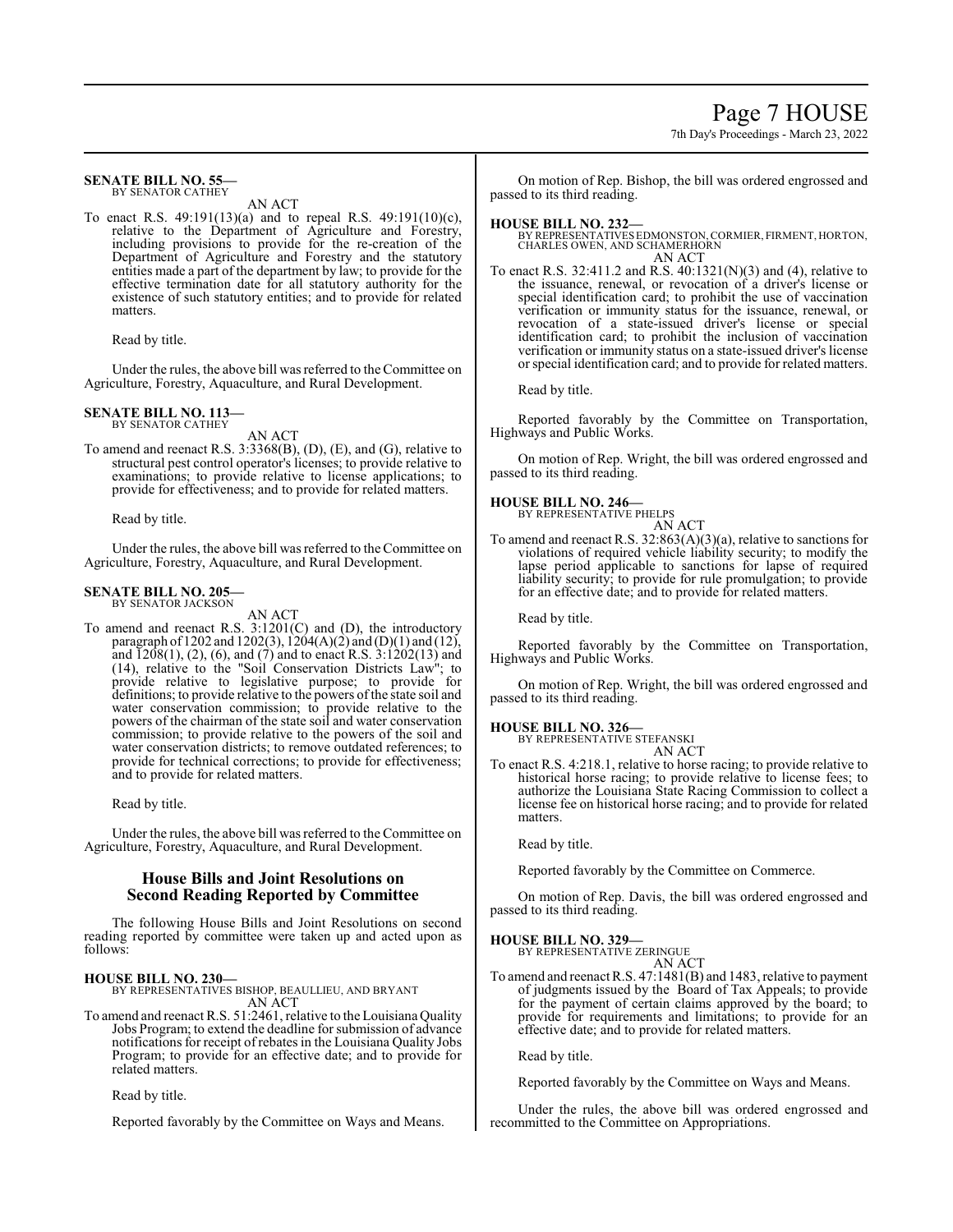# Page 8 HOUSE

7th Day's Proceedings - March 23, 2022

## **HOUSE BILL NO. 331—**

BY REPRESENTATIVE MCFARLAND AN ACT

To amend and reenact R.S. 47:633(1) and (2), relative to tax administration; to provide for the timing for scaling and measuring of trees, timber, and pulpwood for severance tax purposes; to provide an effective date; and to provide for related matters.

Read by title.

Reported favorably by the Committee on Ways and Means.

On motion of Rep. Bishop, the bill was ordered engrossed and passed to its third reading.

## **HOUSE BILL NO. 421—**

BY REPRESENTATIVE GREGORY MILLER AN ACT

To amend and reenact R.S. 38:304(A), relative to the requirements for a levee commissioner; to provide relative to the language and education requirement for a levee commissioner; and to provide for related matters.

Read by title.

Reported favorably by the Committee on Transportation, Highways and Public Works.

On motion of Rep. Wright, the bill was ordered engrossed and passed to its third reading.

## **HOUSE BILL NO. 598—** BY REPRESENTATIVE SELDERS

AN ACT

To amend and reenact R.S. 40:1730.33, relative to building codes and inspections; to provide for the applicability of building codes; to provide for determining the applicable codes; to expressly require the inspector to conduct inspections under the proper codes; to provide for the resolution of ambiguity in determining the applicable code; to provide for the scope of inspector authority; and to provide for related matters.

Read by title.

Reported favorably by the Committee on Commerce.

On motion of Rep. Davis, the bill was ordered engrossed and passed to its third reading.

## **HOUSE BILL NO. 599—** BY REPRESENTATIVE BEAULLIEU

A JOINT RESOLUTION

Proposing to amend Article VII, Section 21(K) of the Constitution of Louisiana, relative to ad valorem tax exemptions; to provide for an ad valorem tax exemption for certain veterans with disabilities; to provide for exemption amounts; to prohibit the loss of revenue associated with certain ad valorem tax exemptions impacting the calculation of millage rates by taxing authorities; to require taxing authorities to absorb the loss of revenue as a result of the exemptions; to prohibit the reappraisal and valuation of property for purposes of millage adjustment under certain circumstances; to provide for submission of the proposed amendment to the electors; and to provide for related matters.

Read by title.

Reported with amendments by the Committee on Ways and Means.

The committee amendments were read as follows:

## **HOUSE COMMITTEE AMENDMENTS**

Amendments proposed by House Committee on Ways and Means to Original House Bill No. 599 by Representative Beaullieu

## AMENDMENT NO. 1

On page 1, at the end of line 8, delete "require" and delete line 9 in its entirety and insert "provide for submission"

## AMENDMENT NO. 2

On page 2, line 1, after " $(K)(1)$ " delete the remainder of the line in its entirety and delete lines 2 through 28 in their entirety and on page 3, delete lines 1 through 16 in their entirety and at the beginning of line 17 delete " $(2)(a)$ " and insert " $(a)$ "

## AMENDMENT NO. 3

On page 3, at the end of line 19 delete "a portion", delete lines 20 through 22 in their entirety, at the beginning of line 23 delete  $"$ (i) The", and insert "the"

## AMENDMENT NO. 4

On page 4, line 3, after "this" and before "has" delete "Item" and insert "Subsubparagraph"

## AMENDMENT NO. 5

On page 4, at the beginning of line 6 delete "(ii) The" and insert the following:

"(b)In addition to the homestead exemption authorized pursuant to the provisions of Article VII, Section 20 ofthis constitution, which applies to the first seven thousand five hundred dollars of the assessed valuation of property, the"

#### AMENDMENT NO. 6

On page 4, line 15, after "this" and before "has" delete "Item" and insert "Subsubparagraph"

#### AMENDMENT NO. 7

On page 4, at the beginning of line 18 delete "(b)" and insert the following:

"(c) In addition to the homestead exemption authorized pursuant to the provisions of Article VII, Section 20 of this constitution, which applies to the first seven thousand five hundred dollars of the assessed valuation of property, the remaining assessed valuation of property receiving the homestead exemption that is owned and occupied by a veteran with a service-connected disability rating of one hundred percent unemployability or totally disabled by the United States Department of Veterans Affairs shall be exempt from ad valorem taxation. The surviving spouse of a deceased veteran with a service-connected disability rating of one hundred percent unemployability or totally disabled by the United States Department of Veterans Affairs shall be eligible for this exemption if the surviving spouse occupies and remains the owner of the property, whether or not the exemption was in effect on the property prior to the death of the veteran.

 $(2)$ "

## AMENDMENT NO. 8

On page 4, at the beginning of line 20 after "this" delete 'Subparagraph" and insert "Paragraph"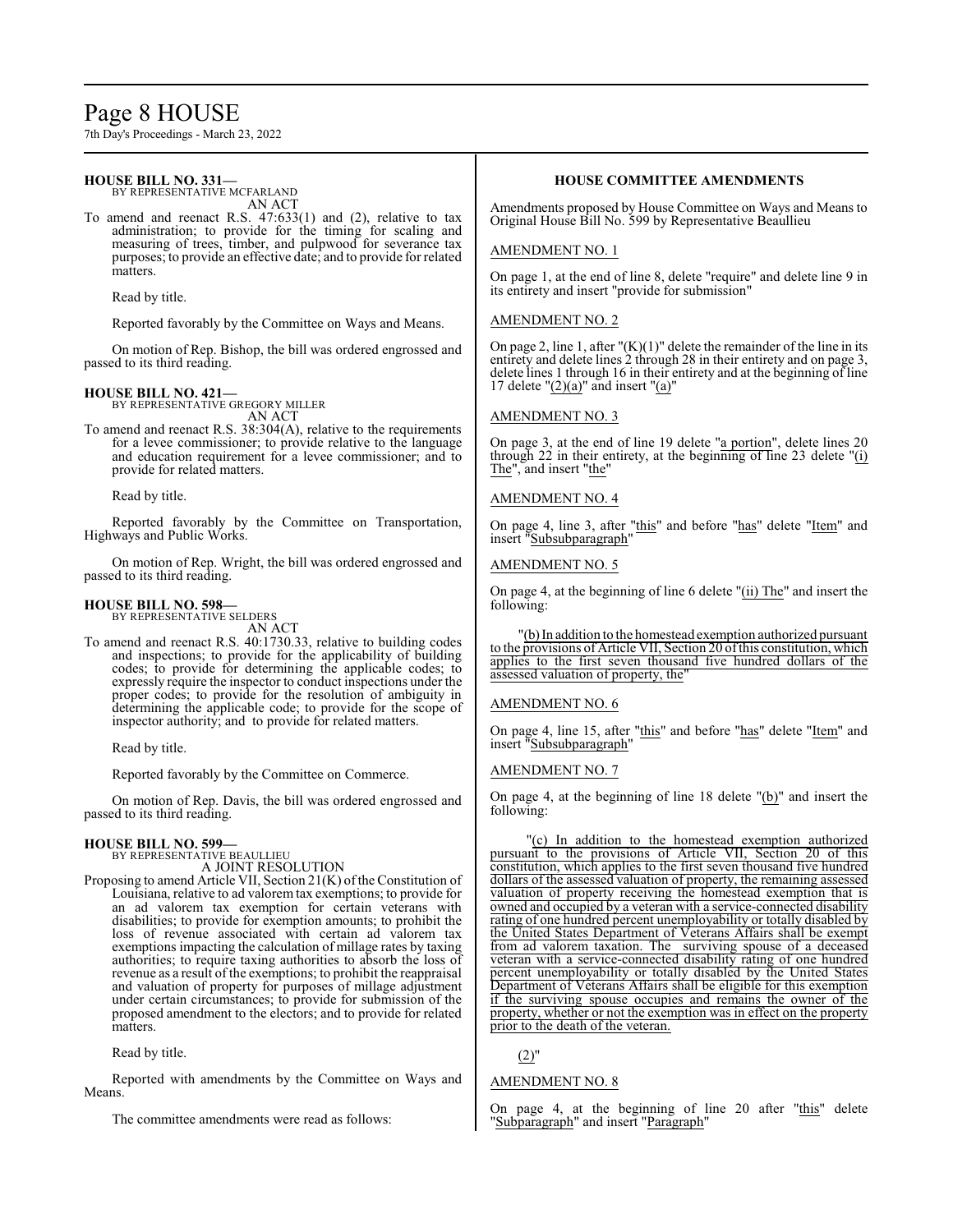## Page 9 HOUSE

7th Day's Proceedings - March 23, 2022

## AMENDMENT NO. 9

On page 4, line 27, after "this" and before "shall" delete "Subparagraph" and insert "Paragraph"

## AMENDMENT NO. 10

On page 5, delete lines 1 through 9 in their entirety

## AMENDMENT NO. 11

On page 5, line 20, after "to" delete the remainder of the line in its entirety and insert the following:

"expand certain property tax exemptions for property on which the homestead exemption is claimed for"

### AMENDMENT NO. 12

On page 5, line 21, after "disabilities" delete the remainder ofthe line in its entirety and on line 22, delete "voters in an election held for that purpose"

On motion of Rep. Bishop, the amendments were adopted.

Under the rules, the above bill, as amended, was ordered engrossed and recommitted to the Committee on Civil Law and Procedure.

# **HOUSE BILL NO. 604—** BY REPRESENTATIVE DAVIS

AN ACT

To amend and reenact R.S. 32:705(B)(3) and to enact R.S.  $32:707(B)(3)$ , relative to the transfer of ownership of a vehicle; to provide for the transfer of ownership to an insurer resulting from a claim settlement; and to provide for related matters.

Read by title.

Reported with amendments by the Committee on Transportation, Highways and Public Works.

The committee amendments were read as follows:

## **HOUSE COMMITTEE AMENDMENTS**

Amendments proposed by House Committee on Transportation, Highways and Public Works to Original House Bill No. 604 by Representative Davis

## AMENDMENT NO. 1

On page 1, line 2, after "To" and before "enact" insert "amend and reenact R.S. 32:705(B)(3) and to"

## AMENDMENT NO. 2

On page 1, line 6, after "Section 1." and before "R.S. 32:707(B)(3)" insert  $"R.S. 32:705(B)(3)$  is hereby amended and reenacted and  $"$ 

## AMENDMENT NO. 3

On page 1, between lines 6 and 7, insert the following:

"§705. Delivery of certificate to purchaser of vehicle

\* \* \*

B. For purposes of this Section, an "endorsement" means one of the following:

\* \* \*

(3) The signature of the seller if the certificate of title or other document transferring ownership to an insurance company is for a motor vehicle which is subject to an insurance settlement or has been declared a total loss by that insurance company.

 $*$  \*  $*$  \*

On motion of Rep. Wright, the amendments were adopted.

On motion of Rep. Wright, the bill, as amended, was ordered engrossed and passed to its third reading.

## **HOUSE BILL NO. 637—**

BY REPRESENTATIVE BEAULLIEU AN ACT

To amend and reenact R.S. 47:1993(A)(2) and 1993.1(C), relative to tax assessors; to provide for the requirement that the tax assessor provide certain assessment data to tax collectors; to provide for certain fees when requesting a listing or roll of the assessor; and to provide for related matters.

Read by title.

Reported favorably by the Committee on Ways and Means.

On motion of Rep. Bishop, the bill was ordered engrossed and passed to its third reading.

## **HOUSE BILL NO. 641—** BY REPRESENTATIVE DESHOTEL

AN ACT

To enact R.S. 51:1429, relative to digital application distribution platforms; to prohibit providers of digital application distribution platforms under certain circumstances; to provide for procedures for violations; to provide for an exception; to provide for definitions; and to provide for related matters.

Read by title.

Reported with amendments by the Committee on Commerce.

The committee amendments were read as follows:

## **HOUSE COMMITTEE AMENDMENTS**

Amendments proposed by House Committee on Commerce to Original House Bill No. 641 by Representative Deshotel

## AMENDMENT NO. 1

On page 1, delete lines 9 and 10 in their entirety and insert in lieu thereof the following:

"A. For purposes of this Section, the following terms have the following meanings:

## AMENDMENT NO. 2

On page 1, line 14, after "means" and before the colon ":" insert "each of the following"

## AMENDMENT NO. 3

On page 1, line 16, after "on a" and before "operating" change "general purpose" to "general-purpose"

## AMENDMENT NO. 4

On page 2, line 3, after  $"(\underline{4})"$  change ""General purpose" to ""General-purpose"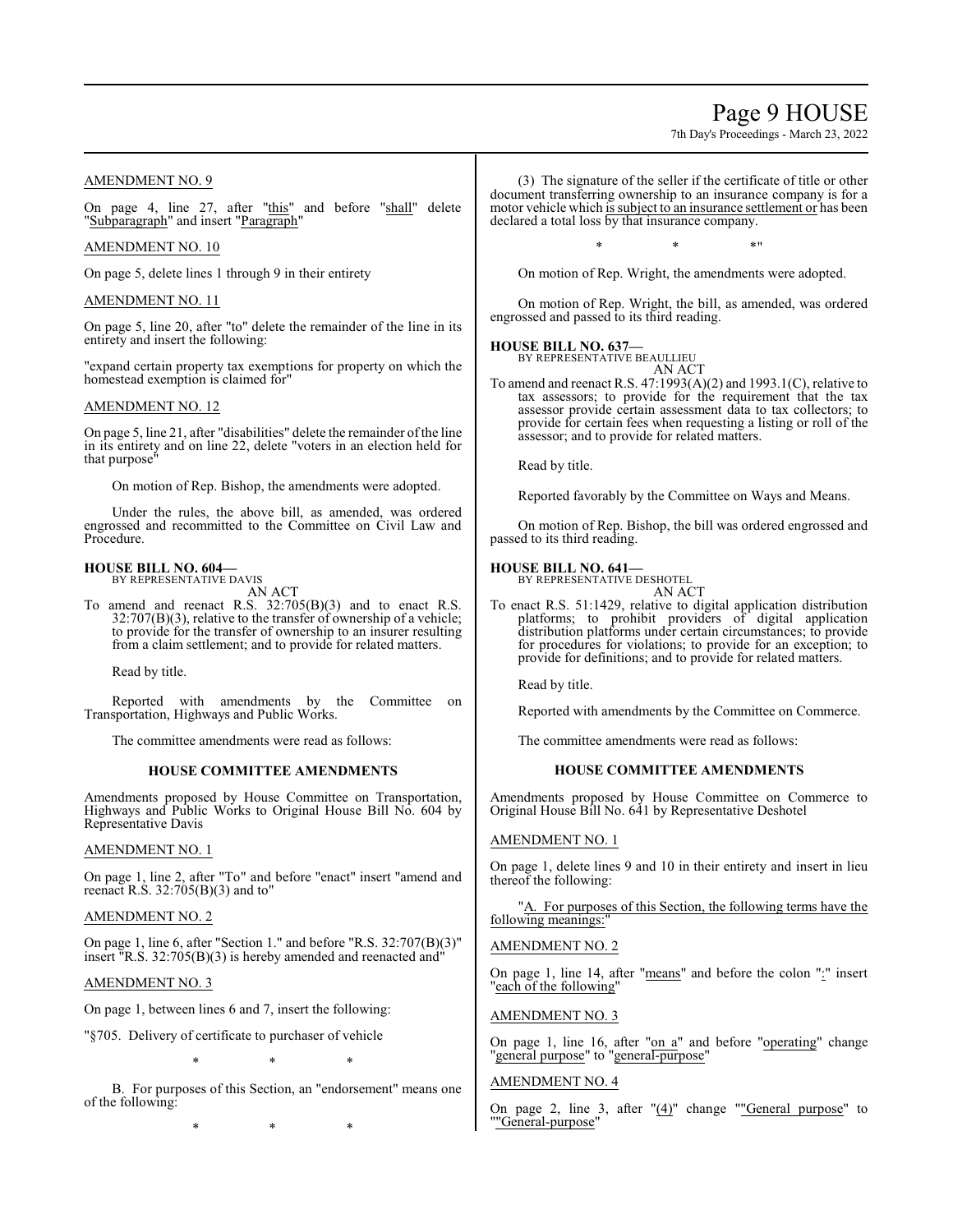## Page 10 HOUSE

7th Day's Proceedings - March 23, 2022

## AMENDMENT NO. 5

On page 2, at the beginning of line 4, change "general purpose" to "general-purpose"

## AMENDMENT NO. 6

On page 2, at the beginning of line 20, change "general purpose" to "general-purpose"

## AMENDMENT NO. 7

On page 3, delete line 7 in its entirety and insert in lieu thereof the following:

"platform that is not owned by, operated by, or affiliated with the provider or retaliate

## AMENDMENT NO. 8

On page 3, at the beginning of line 10, change "C." to "C.(1)"

## AMENDMENT NO. 9

On page 3, at the beginning of line 12, change  $"(\underline{1})"$  to  $"(\underline{2})"$ 

## AMENDMENT NO. 10

On page 3, delete line 15 in its entirety and insert in lieu thereof the following:

"(3) The provisions ofthis Subsection shall not limit any other"

On motion of Rep. Davis, the amendments were adopted.

On motion of Rep. Davis, the bill, as amended, was ordered engrossed and passed to its third reading.

## **HOUSE BILL NO. 659—**

BY REPRESENTATIVE STEFANSKI AN ACT

To amend and reenact R.S. 37:3506(A), relative to the state board of private investigators; to adjust the salary limit for the executive director of the board; and to provide for related matters.

Read by title.

Reported favorably by the Committee on Commerce.

On motion of Rep. Davis, the bill was ordered engrossed and passed to its third reading.

#### **HOUSE BILL NO. 669—** BY REPRESENTATIVE PIERRE

AN ACT

To amend and reenact R.S. 32:408.1(E) and R.S. 40:1461(A) and to enact R.S.  $15:587(A)(1)(e)(vi)$  and (vii), relative to background checks of private training or private driving instructor training schools or agencies; to provide for a criminal history background check of every person engaged in private driving instructor training school or agency; to provide for noncommercial driving examinations or tests; to modify the procedure for a criminal history background check of the principal ofthe third-party examiner or tester; to define the term criminal history background check"; to provide for fingerprints and other identifying information; to require the office of motor vehicles to execute a thorough background investigation to be conducted by the Louisiana Bureau of Criminal Identification and Information; to provide for the cost of fingerprint cards; and to provide for related matters.

Read by title.

Reported favorably by the Committee on Transportation, Highways and Public Works.

On motion of Rep. Wright, the bill was ordered engrossed and passed to its third reading.

#### **HOUSE BILL NO. 740—** BY REPRESENTATIVE MINCEY

AN ACT To enact Chapter 17-A of Title 51 of the Louisiana Revised Statutes of 1950, to be comprised of R.S. 51:1611, relative to the sale

and transport of propane and other fuels; to provide for the sale, transportation, and acceptance of propane and other fuels to individuals in affected areas during a declared natural disaster; and to provide for related matters.

Read by title.

Reported with amendments by the Committee on Commerce.

The committee amendments were read as follows:

## **HOUSE COMMITTEE AMENDMENTS**

Amendments proposed by House Committee on Commerce to Original House Bill No. 740 by Representative Mincey

## AMENDMENT NO. 1

On page 1, at the beginning of line 13, delete "declared natural disaster," and insert in lieu thereof "disaster or emergency declared in accordance with the Louisiana Homeland Security and Emergency Assistance and Disaster Act, R.S. 29:721 et seq.,"

On motion of Rep. Davis, the amendments were adopted.

On motion of Rep. Davis, the bill, as amended, was ordered engrossed and passed to its third reading.

## **House and House Concurrent Resolutions on Third Reading for Final Consideration**

The following House and House Concurrent Resolutions on third reading for final consideration were taken up and acted upon as follows:

## **HOUSE RESOLUTION NO. 1—**

BY REPRESENTATIVE SCHEXNAYDER A RESOLUTION

To amend and readopt House Rule 6.1(B) of the Rules of Order of the House of Representatives to provide for select committees and the powers, functions, and duties of select committees.

Read by title.

Rep. Stefanski moved the adoption of the resolution.

By a vote of 99 yeas and 0 nays, the resolution was adopted.

## **House Bills and Joint Resolutions on Third Reading and Final Passage**

The following House Bills and Joint Resolutions on third reading and final passage were taken up and acted upon as follows:

**HOUSE BILL NO. 44—** BY REPRESENTATIVE GREGORY MILLER

AN ACT

To amend and reenact R.S. 49:193(B)(10) and to enact R.S.  $49:193(B)(11)$ , relative to the sunset law; to add certain reports and related information to the list of required information to be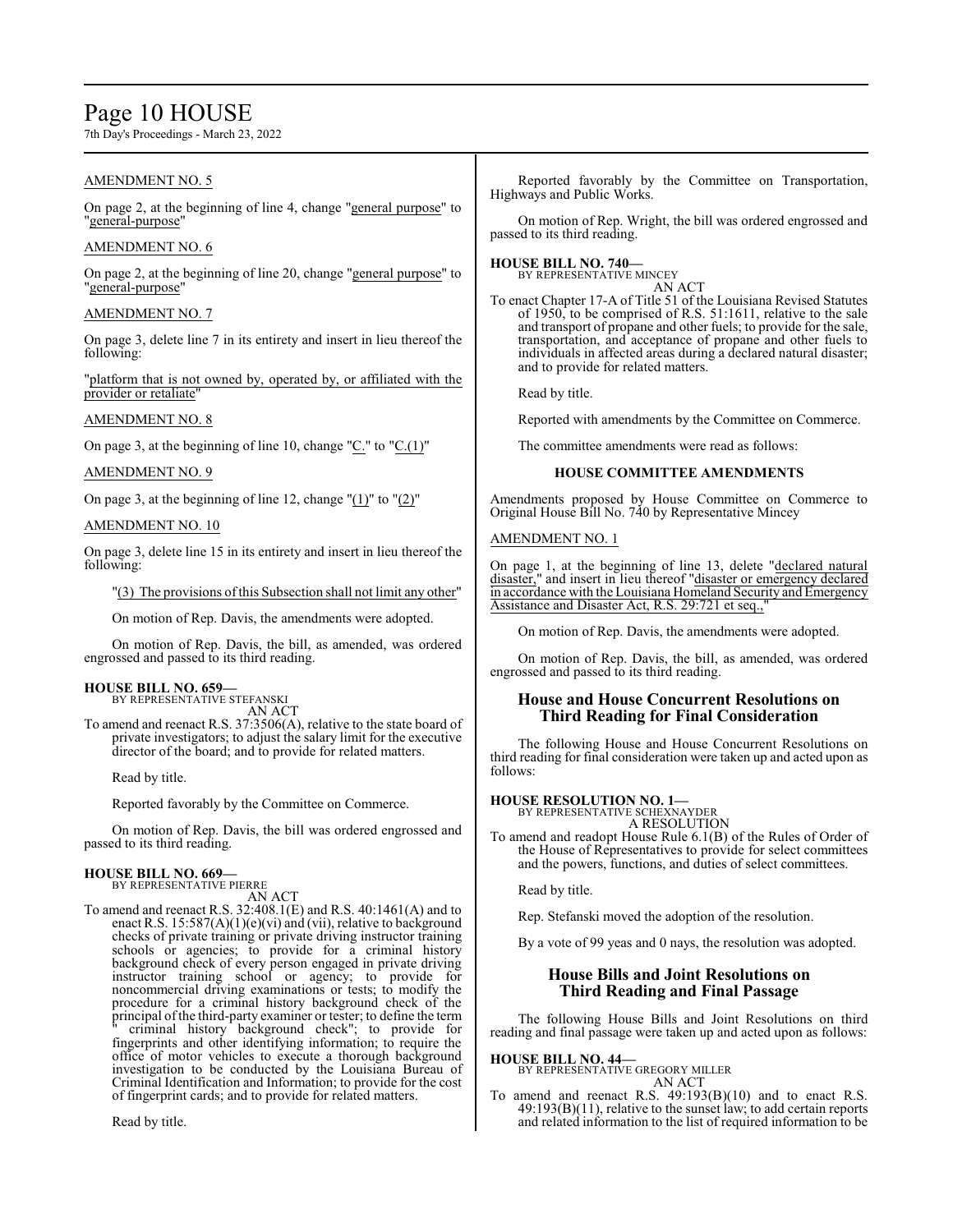## Page 11 HOUSE

7th Day's Proceedings - March 23, 2022

provided to the legislative committees; and to provide for related matters.

Read by title.

Rep. Gregory Miller moved the final passage of the bill.

### **ROLL CALL**

The roll was called with the following result:

YEAS

Freeman McMahen<br>Freiberg Miguez

Mincey<br>Muscarello

Nelson<br>Newell

Owen, R.<br>Phelps

Schamerhorn<br>Schlegel

Seabaugh<br>Selders

Stefanski<br>Tarver

Wheat<br>White

| Mr. Speaker   | Freeman       | McM    |
|---------------|---------------|--------|
| Adams         | Freiberg      | Migu   |
| Amedee        | Frieman       | Mille  |
| Bacala        | Gadberry      | Mille  |
| <b>Bagley</b> | Gaines        | Minc   |
| Beaullieu     | Geymann       | Musc   |
| Bishop        | Glover        | Nelso  |
| Bourriaque    | Goudeau       | Newe   |
| Boyd          | Green         | Orge   |
| <b>Brass</b>  | Harris        | Ower   |
| <b>Brown</b>  | Hilferty      | Phelp  |
| Butler        | Hodges        | Pierr  |
| Carpenter     | Horton        | Press  |
| Carrier       | Huval         | Riser  |
| Carter, R.    | Illg          | Rom    |
| Carter, W.    | Ivey          | Schar  |
| Cormier       | Jefferson     | Schle  |
| Coussan       | Jenkins       | Seaba  |
| Cox           | Johnson, M.   | Selde  |
| Crews         | Johnson, T.   | St. B  |
| Davis         | Jordan        | Stefa  |
| Deshotel      | Kerner        | Tarve  |
| DeVillier     | LaCombe       | Thon   |
| DuBuisson     | Landry        | Thon   |
| Duplessis     | Larvadain     | Turn   |
| Echols        | Lyons         | Villio |
| Edmonds       | Mack          | Whea   |
| Edmonston     | Magee         | Whit   |
| Emerson       | Marcelle      | Willa  |
| Farnum        | Marino        | Wrig   |
| Firment       | McCormick     | Zerin  |
| Fisher        | McFarland     |        |
| Fontenot      | McKnight      |        |
| Total - 97    |               |        |
|               | <b>NAYS</b>   |        |
|               |               |        |
| Total - 0     |               |        |
|               | <b>ABSENT</b> |        |
|               |               |        |
| <b>Bryant</b> | Hughes        | Stagr  |
| Garofalo      | Moore         |        |
| Hollis        | Owen, C.      |        |
| Total - 7     |               |        |
|               |               |        |
|               |               |        |

Freiberg<br>Frieman Frieman Miller, D.<br>Gadberry Miller, G. Gadberry Miller, G.<br>Gaines Mincey Geymann<br>Glover Goudeau<br>Green Green Orgeron<br>Harris Owen R Hilferty Phelps<br>
Hodges Pierre Hodges<br>Horton Horton Pressly<br>
Huval Riser Illg Romero<br>Ivey Schame! Jefferson<br>Jenkins Johnson, M. Selders<br>Johnson, T. St. Blanc Johnson, T.<br>Jordan Kerner Tarver<br>
LaCombe Thomas LaCombe Landry Thompson<br>Larvadain Turner Larvadain Turner<br>Lyons Villio Lyons<br>Mack Magee White<br>
Marcelle Willard Marcelle Willard<br>
Marino Wright Marino Wright<br>
McCormick Zeringue McCormick McFarland McKnight

|                                                       | ADƏLIN I                    |        |
|-------------------------------------------------------|-----------------------------|--------|
| <b>Bryant</b><br>Garofalo<br>Hollis<br>$T_{\alpha+1}$ | Hughes<br>Moore<br>Owen, C. | Stagni |

The Chair declared the above bill was finally passed.

The title of the above bill was read and adopted.

Rep. Gregory Miller moved to reconsider the vote by which the above bill was finally passed, and, on his own motion, the motion to reconsider was laid on the table.

#### **HOUSE BILL NO. 45—** BY REPRESENTATIVE STEFANSKI

AN ACT

To amend and reenact R.S. 49:191(1) and to repeal R.S. 49:191(10)(k), relative to the Department of State, including provisions to provide for the re-creation of the Department of State and the statutory entities made a part of the department by law; to provide for the effective termination date for all statutory authority for the existence of such statutory entities; and to provide for related matters.

Read by title.

Rep. Stefanski sent up floor amendments which were read as follows:

#### **HOUSE FLOOR AMENDMENTS**

Amendments proposed by Representative Stefanski to Engrossed House Bill No. 45 by Representative Stefanski

#### AMENDMENT NO. 1

On page 2, delete line 8

AMENDMENT NO. 2

On page 2, between lines 11 and 12, insert the following:

"\* \* \*"

On motion of Rep. Stefanski, the amendments were adopted.

Rep. Stefanski moved the final passage of the bill, as amended.

#### **ROLL CALL**

The roll was called with the following result:

YEAS

Mr. Speaker Freiberg McMahen<br>Adams Frieman Miller. D. Adams Frieman Miller, D.<br>Amedee Gadberry Miller, G. Amedee Gadberry<br>Bacala Gaines Bacala Gaines Mincey<br>
Bagley Geymann Muscare Beaullieu Glover Nelson<br>Bishop Goudeau Orgeron Bourriaque Green<br>Brown Harris Brown Harris Owen, R.<br>Butler Hilferty Phelps Carpenter Hodges Pierre<br>
Carrier Horton Pressly Carter, R. Huval Riser Carter, W. Huval Romero Carter, W. Illg<br>Cormier Ivey Coussan Jefferson<br>Cox Jenkins Cox Jenkins Seabaugh<br>Crews Johnson, M. Selders Crews Johnson, M. Selders<br>Davis Johnson, T. St. Blanc Davis Johnson, T.<br>Deshotel Jordan DeVillier Kerner Tarver DuBuisson LaCom<br>
Duplessis Landry Duplessis Landry Thompson<br>
Echols Larvadain Turner Edmonds Lyons Villio<br>Edmonston Mack Wheat Edmonston Mack Wheat<br>
Emerson Magee White Emerson Magee White<br>
Farnum Marcelle Willard Farnum Marcelle<br>Firment Marino Firment Marino Wright<br>
Fisher McCormick Zeringue Fisher McCormick<br>Fontenot McFarland Fontenot McFarland<br>Freeman McKnight Total - 94

Goudeau Orgeron<br>Green Owen, C. Hilferty<br>Hodges Pierre Horton Pressl<br>Huval Riser Jordan Stefanski<br>Kerner Tarver Larvadain McKnight

Geymann Muscarello<br>Glover Nelson Cormier Ivey Schamerhorn<br>
Coussan Iefferson Schlegel

NAYS

Total - 0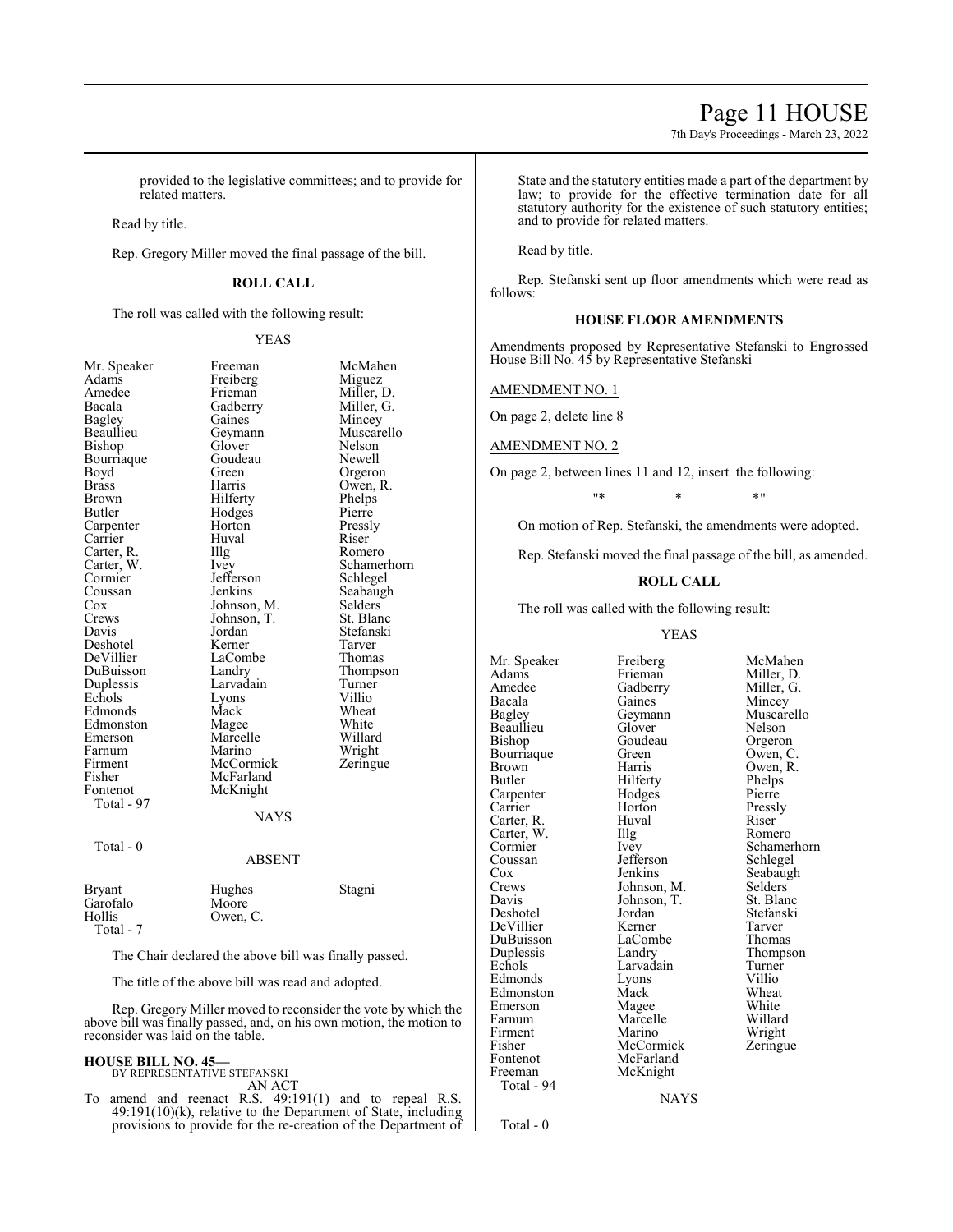## Page 12 HOUSE

7th Day's Proceedings - March 23, 2022

#### ABSENT Boyd Hollis Newell Brass Hughes<br>Bryant Miguez Miguez<br>Moore Garofalo Total - 10 The Chair declared the above bill was finally passed. The title of the above bill was read and adopted. Rep. Stefanski moved to reconsider the vote by which the above bill was finally passed, and, on his own motion, the motion to reconsider was laid on the table. Carrier Huval Romero Carter, R. Illg Schamerhorn<br>Carter, W. Ivey Schlegel Carter, W. Ivey Schlegel Cormier Jefferson Seabaugh<br>
Coussan Jenkins Selders Coussan Jenkins Selders Cox Johnson, M. St. Blanc Crews Johnson, T. Stefanski Davis Jordan Tarver Deshotel Kerner Thomas DeVillier LaCombe Thompson DuBuisson Larvadain Turner Duplessis Lyons Villio Echols Mack Wheat Edmonds Magee White Edmonston Marcelle Willard

#### **HOUSE BILL NO. 46—** BY REPRESENTATIVE STEFANSKI

AN ACT

To amend and reenact R.S. 49:191(1) and to repeal R.S. 49:191(10)(j), relative to the Department of State Civil Service, including provisions to provide for the re-creation of the Department of State Civil Service and the statutory entities made a part of the department by law; to provide for the effective termination date for all statutory authority for the existence of such statutory entities; and to provide for related matters.

Read by title.

Rep. Stefanski sent up floor amendments which were read as follows:

#### **HOUSE FLOOR AMENDMENTS**

Amendments proposed by Representative Stefanski to Engrossed House Bill No. 46 by Representative Stefanski

#### AMENDMENT NO. 1

On page 2, delete line 8

### AMENDMENT NO. 2

On page 2, between lines 11 and 12, insert the following:

"\* \* \*"

On motion of Rep. Stefanski, the amendments were adopted.

Rep. Stefanski moved the final passage of the bill, as amended.

## **ROLL CALL**

The roll was called with the following result:

#### YEAS

| Adams         | Freeman  | Miguez     |
|---------------|----------|------------|
| Amedee        | Freiberg | Miller, D. |
| Bacala        | Frieman  | Miller, G. |
| Bagley        | Gadberry | Mincey     |
| Beaullieu     | Geymann  | Muscarel   |
| Bishop        | Glover   | Nelson     |
| Bourriaque    | Goudeau  | Orgeron    |
| Boyd          | Green    | Owen, C.   |
| <b>Brass</b>  | Harris   | Owen, R.   |
| Brown         | Hilferty | Phelps     |
| <b>Bryant</b> | Hodges   | Pierre     |
| Butler        | Horton   | Pressly    |
| Carpenter     | Hughes   | Riser      |
|               |          |            |

Mr. Speaker Fontenot

| McMahen    |
|------------|
| Miguez     |
| Miller, D. |
| Miller, G. |
| Mincey     |
| Muscarello |
| Nelson     |
| Orgeron    |
| Owen, C.   |
| Owen, R.   |
| Phelps     |
| Pierre     |
| Pressly    |
| Riser      |

| Carrier    | Huval       | Romero    |
|------------|-------------|-----------|
| Carter, R. | Illg        | Schamer   |
| Carter, W. | Ivey        | Schlegel  |
| Cormier    | Jefferson   | Seabaugl  |
| Coussan    | Jenkins     | Selders   |
| $\cos$     | Johnson, M. | St. Blanc |
| Crews      | Johnson, T. | Stefanski |
| Davis      | Jordan      | Tarver    |
| Deshotel   | Kerner      | Thomas    |
| DeVillier  | LaCombe     | Thompso   |
| DuBuisson  | Larvadain   | Turner    |
| Duplessis  | Lyons       | Villio    |
| Echols     | Mack        | Wheat     |
| Edmonds    | Magee       | White     |
| Edmonston  | Marcelle    | Willard   |
| Emerson    | Marino      | Wright    |
| Farnum     | McCormick   | Zeringue  |
| Firment    | McFarland   |           |
| Fisher     | McKnight    |           |
| Total - 97 |             |           |
|            | <b>NAYS</b> |           |
| Total - 0  |             |           |
|            | ABSENT      |           |
| Gaines     | Landry      | Stagni    |
| Garofalo   | Moore       |           |
| Hollis     | Newell      |           |

The Chair declared the above bill was finally passed.

The title of the above bill was read and adopted.

Rep. Stefanski moved to reconsider the vote by which the above bill was finally passed, and, on his own motion, the motion to reconsider was laid on the table.

## **HOUSE BILL NO. 64—**

Hollis Total - 7

BY REPRESENTATIVE LANDRY AN ACT

To amend and reenact Children's Code Articles 323(2)(a), 324(B), and 1103(3), Code of Criminal Procedure Article 571.1, and R.S.  $15:440.2(C)(1)$ , relative to the definition of a child; to provide in certain contexts that a child is a person under the age of eighteen years; to provide for definitions; to provide for the videotaping of statements; to provide for time limitations for certain sex offenses; and to provide for related matters.

Read by title.

Rep. Landry moved the final passage of the bill.

#### **ROLL CALL**

The roll was called with the following result:

### YEAS

| Mr. Speaker   | Fontenot | McKnight   |
|---------------|----------|------------|
| Adams         | Freeman  | McMahen    |
| Amedee        | Freiberg | Miguez     |
| Bacala        | Frieman  | Miller, D. |
| Bagley        | Gadberry | Miller, G. |
| Beaullieu     | Gaines   | Mincey     |
| Bishop        | Geymann  | Muscarello |
| Bourriaque    | Glover   | Nelson     |
| Boyd          | Goudeau  | Orgeron    |
| <b>Brass</b>  | Green    | Owen, C.   |
| Brown         | Harris   | Owen, R.   |
| <b>Bryant</b> | Hilferty | Phelps     |
| Butler        | Hodges   | Pierre     |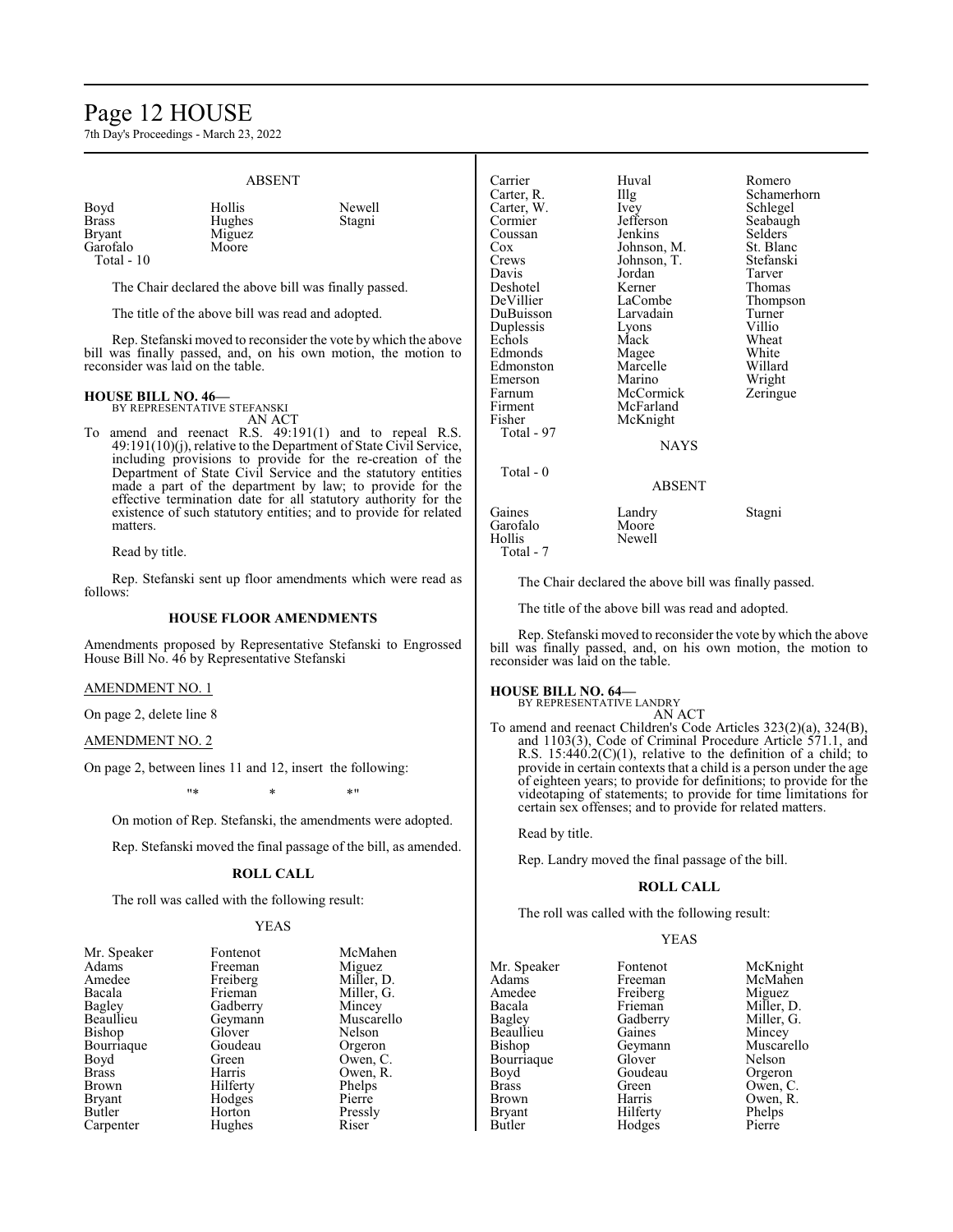## Page 13 HOUSE

Schamerhorn

Selders<br>St. Blanc

Stefanski<br>Tarver

Turner<br>Villio

Zeringue

7th Day's Proceedings - March 23, 2022

| Carpenter<br>Carrier<br>Carter, R.<br>Carter, W.<br>Cormier<br>Coussan<br>Cox<br>Crews<br>Davis<br>Deshotel<br>DeVillier<br>DuBuisson<br>Duplessis<br>Echols<br>Edmonds<br>Edmonston<br>Emerson<br>Firment<br>Fisher<br>Total - 96 | Hughes<br>Huval<br>Illg<br>Ivey<br>Jefferson<br>Jenkins<br>Johnson, M.<br>Johnson, T.<br>Jordan<br>Kerner<br>LaCombe<br>Landry<br>Larvadain<br>Lyons<br>Mack<br>Magee<br>Marino<br>McCormick<br>McFarland | Pressly<br>Riser<br>Romero<br>Schamerhorn<br>Schlegel<br>Seabaugh<br>Selders<br>St. Blanc<br>Stefanski<br>Tarver<br>Thomas<br>Thompson<br>Turner<br>Villio<br>Wheat<br>White<br>Willard<br>Wright<br>Zeringue | Carpenter<br>Carrier<br>Carter, R.<br>Carter, W.<br>Cormier<br>Coussan<br>$\cos$<br>Crews<br>Davis<br>Deshotel<br>DeVillier<br>DuBuisson<br>Duplessis<br>Echols<br>Edmonds<br>Edmonston<br>Emerson<br>Farnum<br>Firment<br>Total - 95 | Hodges<br>Horton<br>Hughes<br>Huval<br>Illg<br>Ivey<br>Jefferson<br>Jenkins<br>Johnson, M.<br>Johnson, T.<br>Jordan<br>Kerner<br>LaCombe<br>Landry<br>Larvadain<br>Lyons<br>Mack<br>Magee<br>McCormick | Pressl<br>Riser<br>Romer<br>Scham<br>Schleg<br>Selder<br>St. Bla<br>Stefan<br>Tarver<br>Thoma<br>Thomp<br>Turner<br>Villio<br>Wheat<br>White<br>Willar<br>Wrigh<br>Zering |
|------------------------------------------------------------------------------------------------------------------------------------------------------------------------------------------------------------------------------------|-----------------------------------------------------------------------------------------------------------------------------------------------------------------------------------------------------------|---------------------------------------------------------------------------------------------------------------------------------------------------------------------------------------------------------------|---------------------------------------------------------------------------------------------------------------------------------------------------------------------------------------------------------------------------------------|--------------------------------------------------------------------------------------------------------------------------------------------------------------------------------------------------------|---------------------------------------------------------------------------------------------------------------------------------------------------------------------------|
|                                                                                                                                                                                                                                    | <b>NAYS</b>                                                                                                                                                                                               |                                                                                                                                                                                                               |                                                                                                                                                                                                                                       | <b>NAYS</b>                                                                                                                                                                                            |                                                                                                                                                                           |
| Total - 0                                                                                                                                                                                                                          | <b>ABSENT</b>                                                                                                                                                                                             |                                                                                                                                                                                                               | Total - 0                                                                                                                                                                                                                             | <b>ABSENT</b>                                                                                                                                                                                          |                                                                                                                                                                           |
| Farnum<br>Garofalo<br>Hollis<br>Total - 8                                                                                                                                                                                          | Horton<br>Marcelle<br>Moore                                                                                                                                                                               | Newell<br>Stagni                                                                                                                                                                                              | Garofalo<br>Hollis<br>Marcelle<br>Total - 9                                                                                                                                                                                           | Marino<br>Moore<br>Nelson                                                                                                                                                                              | Newel<br>Seaba<br>Stagni                                                                                                                                                  |
|                                                                                                                                                                                                                                    | The Chair declared the above bill was finally passed.                                                                                                                                                     |                                                                                                                                                                                                               |                                                                                                                                                                                                                                       | The Chair declared the above bill was finally p                                                                                                                                                        |                                                                                                                                                                           |

The title of the above bill was read and adopted.

Rep. Landry moved to reconsider the vote by which the above bill was finally passed, and, on her own motion, the motion to reconsider was laid on the table.

#### **HOUSE BILL NO. 162—** BY REPRESENTATIVE MARINO

AN ACT

To amend and reenact Code of Criminal Procedure Article 983(H) and (I), to enact Code of Criminal Procedure Article 983(J) and (K), and to repeal Code of Criminal Procedure Article  $983(F)(4)$ , relative to expungement of records; to provide relative to the fees for expungement of a record; to provide for exemptions offees in certain expungement cases; and to provide for related matters.

Read by title.

Rep. Marino moved the final passage of the bill.

### **ROLL CALL**

The roll was called with the following result:

#### YEAS

| Mr. Speaker   | Fisher   | McFarland  |
|---------------|----------|------------|
| Adams         | Fontenot | McKnight   |
| Amedee        | Freeman  | McMahen    |
| Bacala        | Freiberg | Miguez     |
| Bagley        | Frieman  | Miller, D. |
| Beaullieu     | Gadberry | Miller, G. |
| Bishop        | Gaines   | Mincey     |
| Bourriaque    | Geymann  | Muscarello |
| Boyd          | Glover   | Orgeron    |
| <b>Brass</b>  | Goudeau  | Owen, C.   |
| Brown         | Green    | Owen, R.   |
| <b>Bryant</b> | Harris   | Phelps     |
| Butler        | Hilferty | Pierre     |
|               |          |            |

 $ler, D.$ ler, G.<br>icey scarello

Pressly<br>
Pressly<br>
Riser ughes Romero<br>
uval Schame g Schlegel fferson<br>nkins hnson, M. Tarver<br>hnson, T. Thomas hnson, T.<br>rdan rdan Thompson<br>Perner Turner aCombe Villio<br>
undry Wheat arvadain White vons Willard<br>The Willard<br>Wright ack Wright<br>agee Zeringu leCormick NAYS

arino Newell<br>
oore Seabau oore Seabaugh<br>elson Stagni

Stagni

The Chair declared the above bill was finally passed.

The title of the above bill was read and adopted.

Rep. Marino moved to reconsider the vote by which the above bill was finally passed, and, on his own motion, the motion to reconsider was laid on the table.

## **HOUSE BILL NO. 174—**

BY REPRESENTATIVE GREEN AN ACT

To amend and reenact R.S. 40:1472.3(E)(3)(b), relative to the license to handle explosives; to provide relative to the qualifications of an applicant to handle explosives; to provide relative to criminal history records checks of applicants for licenses to handle explosives; to require fingerprints of applicants for licenses to handle explosives; and to provide for related matters.

Read by title.

Rep. Green moved the final passage of the bill.

### **ROLL CALL**

The roll was called with the following result:

## YEAS

Mr. Speaker Fontenot McFarland<br>
Adams Freeman McKnight Adams Freeman McKnight<br>Amedee Freiberg McMahen Amedee Freiberg McMahen<br>Bacala Frieman Miguez Bacala Frieman<br>Bagley Gadberry Bagley Gadberry Miller, D.<br>Beaullieu Gaines Miller, G. Beaullieu Gaines Miller, G.<br>Bishop Geymann Mincey Bourriaque Glover Muscarello<br>Boyd Goudeau Nelson Boyd Goudeau<br>Brass Green Brass Green Orgeron<br>Brown Harris Owen C Brown Harris Owen, C.<br>Bryant Hilferty Owen, R. Bryant Hilferty Owen, R. Carpenter

Geymann Mincey<br>Glover Muscarello Hodges Phelps<br>
Horton Pierre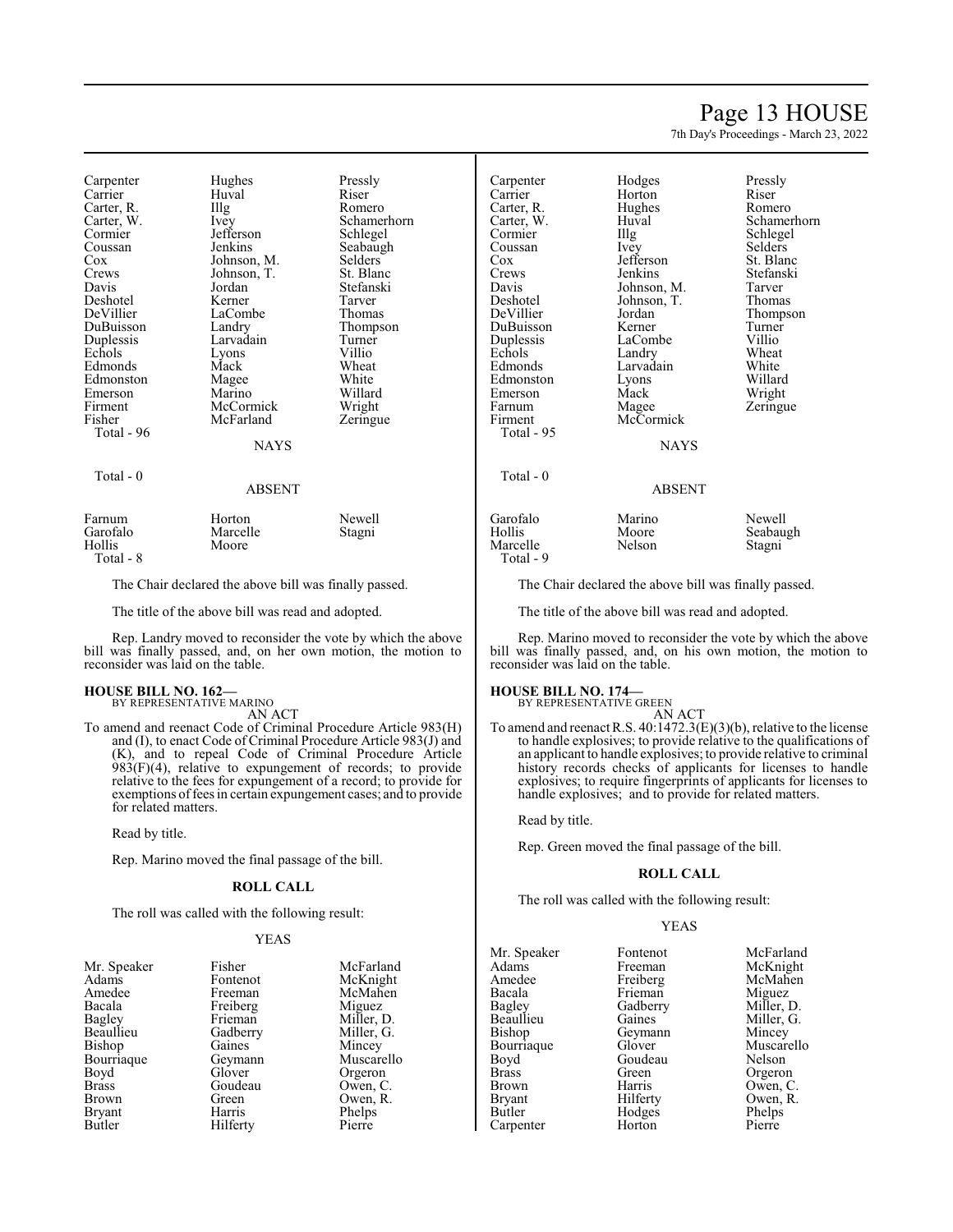## Page 14 HOUSE

7th Day's Proceedings - March 23, 2022

| Carrier<br>Carter, R.<br>Carter, W.<br>Cormier<br>Coussan<br>Cox<br>Crews<br>Davis<br>Deshotel<br>DeVillier<br>DuBuisson<br>Duplessis<br>Echols<br>Edmonds<br>Edmonston<br>Emerson<br>Firment<br>Fisher<br>Total - 96 | Hughes<br>Huval<br>Illg<br>Ivey<br>Jefferson<br>Jenkins<br>Johnson, M.<br>Johnson, T.<br>Jordan<br>Kerner<br>LaCombe<br>Landry<br>Larvadain<br>Lyons<br>Mack<br>Magee<br>Marino<br>McCormick<br>NAYS | Pressly<br>Riser<br>Romero<br>Schamerhorn<br>Schlegel<br>Seabaugh<br>Selders<br>St. Blanc<br>Stefanski<br>Thomas<br>Thompson<br>Turner<br>Villio<br>Wheat<br>White<br>Willard<br>Wright<br>Zeringue |
|-----------------------------------------------------------------------------------------------------------------------------------------------------------------------------------------------------------------------|------------------------------------------------------------------------------------------------------------------------------------------------------------------------------------------------------|-----------------------------------------------------------------------------------------------------------------------------------------------------------------------------------------------------|
| Total - 0                                                                                                                                                                                                             | ABSENT                                                                                                                                                                                               |                                                                                                                                                                                                     |
| Farnum<br>Garofalo<br>Hollis                                                                                                                                                                                          | Marcelle<br>Moore<br>Newell                                                                                                                                                                          | Stagni<br>Tarver                                                                                                                                                                                    |

Total - 8

The Chair declared the above bill was finally passed.

The title of the above bill was read and adopted.

Rep. Green moved to reconsider the vote by which the above bill was finally passed, and, on his own motion, the motion to reconsider was laid on the table.

#### **HOUSE BILL NO. 200—** BY REPRESENTATIVE BROWN

AN ACT

To amend and reenact Code of Criminal Procedure Article 833(B), relative to the presence of the defendant; to provide relative to the presence of the defendant in misdemeanor prosecutions; to require the court to allow a plea of not guilty by the filing of a sworn affidavit in advance of the scheduled arraignment date; and to provide for related matters.

Read by title.

Rep. Brown moved the final passage of the bill.

## **ROLL CALL**

The roll was called with the following result:

#### YEAS

| Mr. Speaker  | Freiberg | McMahen    |
|--------------|----------|------------|
| Adams        | Frieman  | Miguez     |
| Amedee       | Gadberry | Miller, D. |
| Bacala       | Gaines   | Miller, G. |
| Bagley       | Geymann  | Mincey     |
| Beaullieu    | Glover   | Muscarello |
| Bishop       | Goudeau  | Nelson     |
| Bourriaque   | Green    | Orgeron    |
| Boyd         | Harris   | Owen, C.   |
| <b>Brass</b> | Hilferty | Owen, R.   |
| Brown        | Hodges   | Phelps     |
| Bryant       | Horton   | Pierre     |
| Butler       | Hughes   | Pressly    |
| Carpenter    | Huval    | Riser      |
| Carter, R.   | Illg     | Romero     |

| Carter, W.            | Ivey        | Schamerhorn |
|-----------------------|-------------|-------------|
| Cormier               | Jefferson   | Schlegel    |
| Coussan               | Jenkins     | Seabaugh    |
| Cox                   | Johnson, M. | Selders     |
| Crews                 | Johnson, T. | St. Blanc   |
| Davis                 | Jordan      | Stefanski   |
| Deshotel              | Kerner      | Thomas      |
| DeVillier             | LaCombe     | Thompson    |
| DuBuisson             | Landry      | Turner      |
| Duplessis             | Larvadain   | Villio      |
| Echols                | Lyons       | Wheat       |
| Edmonds               | Mack        | White       |
| Edmonston             | Magee       | Willard     |
| Emerson               | Marino      | Wright      |
| Firment               | McCormick   | Zeringue    |
| Fisher                | McFarland   |             |
|                       |             |             |
| Freeman<br>Total - 94 | McKnight    |             |
|                       |             |             |
|                       | NAYS        |             |
| Total - 0             |             |             |
|                       | ABSENT      |             |
| Carrier               | Hollis      | Stagni      |
| Farnum                | Marcelle    | Tarver      |
| Fontenot              | Moore       |             |
| Garofalo              | Newell      |             |
|                       |             |             |

The Chair declared the above bill was finally passed.

The title of the above bill was read and adopted.

Rep. Brown moved to reconsider the vote by which the above bill was finally passed, and, on his own motion, the motion to reconsider was laid on the table.

## **HOUSE BILL NO. 212—** BY REPRESENTATIVE DUSTIN MILLER

Total - 10

AN ACT

To enact R.S. 40:1021(B), relative to drug related objects; to provide relative to the definition of drug paraphernalia; to exclude rapid fentanyl test strips from the definition of drug paraphernalia; and to provide for related matters.

Read by title.

Rep. Carrier sent up floor amendments which were read as follows:

## **HOUSE FLOOR AMENDMENTS**

Amendments proposed by Representative Carrier to Engrossed House Bill No. 212 by Representative Dustin Miller

#### AMENDMENT NO. 1

On page 1, after line 12, add the following:

'Section 2. This Act shall be cited and referred to as "Gabby's Law"."

On motion of Rep. Carrier, the amendments were adopted.

Rep. Dustin Miller moved the final passage of the bill, as amended.

### **ROLL CALL**

The roll was called with the following result:

#### YEAS

Freiberg

Mr. Speaker Freeman McMahen<br>Adams Freiberg Miguez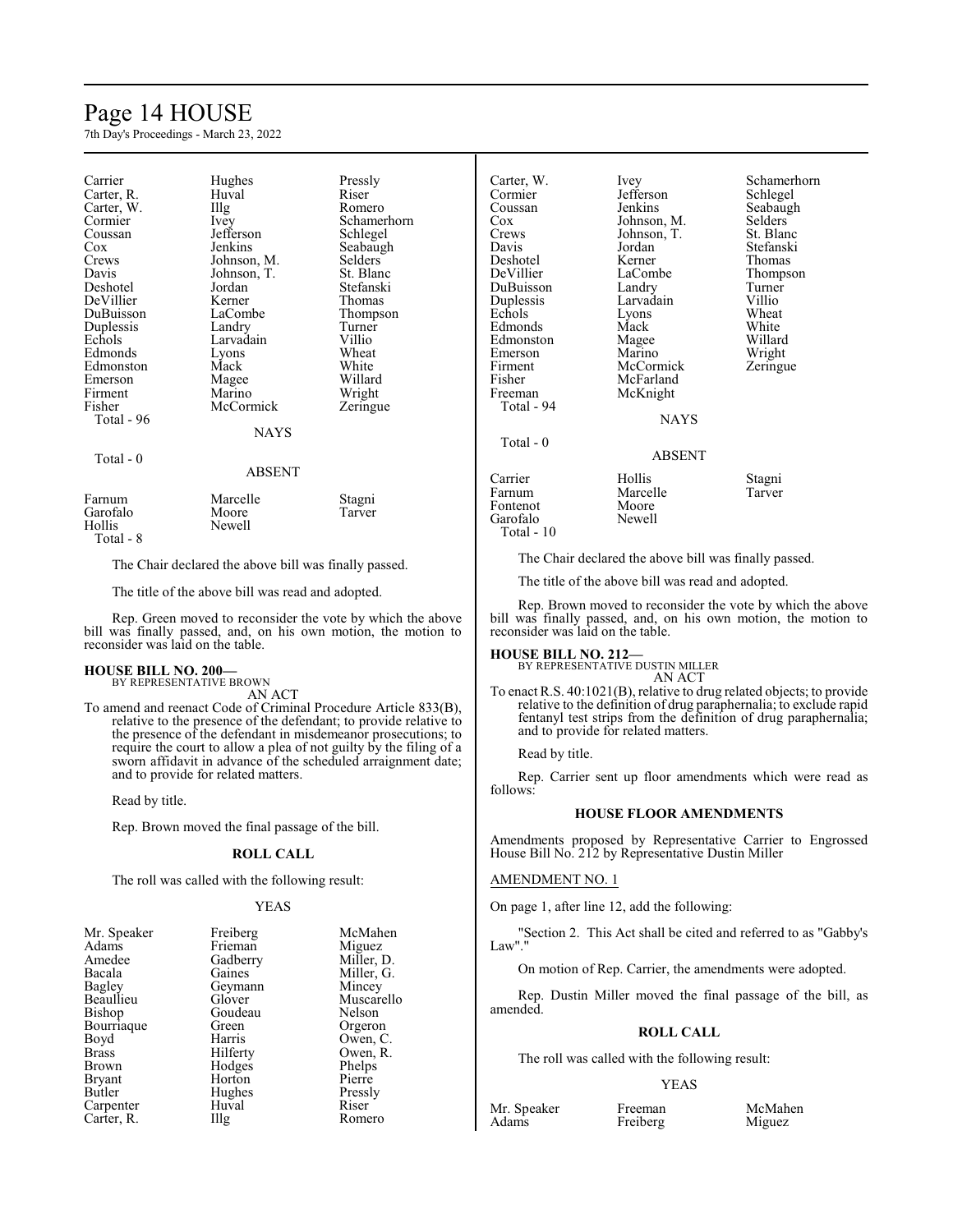7th Day's Proceedings - March 23, 2022

Amedee Frieman Miller, D.<br>Bacala Gadberry Miller, G. Bacala Gadberry<br>Bagley Gaines Bagley Gaines Mincey Bishop Glover Nelson<br>Bourriaque Goudeau Orgeron Bourriaque Boyd Green Owen, C.<br>Brass Harris Owen, R. Brass Harris Owen, R. Brown Hodges Phelps<br>Bryant Horton Pierre Bryant Horton Pierre<br>Butler Hughes Pressly Carpenter Huval Riservice<br>
Carrier IIIg Carrier Illg Romero<br>Carter, R. Ivey Schame! Carter, R. Ivey Schamerhorn<br>
Carter, W. Jefferson Schlegel Carter, W. Jefferson Schlegel<br>
Cormier Jenkins Seabaugh Cormier Jenkins Seabaugh<br>Coussan Johnson, M. Selders Coussan Johnson, M. Selders Cox Johnson, T.<br>Davis Jordan Deshotel Kerner Tarver DuBuisson Landry Thomp<br>
Duplessis Larvadain Turner Duplessis Larvadain Turne<sup>r</sup><br>Echols Lyons Villio Edmonds Mack Wheat<br>
Edmonston Magee White Edmonston Magee White Emerson Marino Willard<br>Firment McCormick Wright Firment McCormick<br>
Fisher McFarland Fisher McFarland Zeringue<br>Fontenot McKnight Total - 95 Total - 0

Geymann Muscarello<br>Glover Nelson Hughes Pressl<br>Huval Riser Jordan Stefanski<br>Kerner Tarver LaCombe Thomas<br>
Landry Thompson Lyons Villio<br>
Mack Wheat McKnight NAYS

## ABSENT Crews Hilferty Moore<br>Farnum Hollis Newell Farnum Hollis Newell<br>Garofalo Marcelle Stagni Marcelle Total - 9

The Chair declared the above bill was finally passed.

The title of the above bill was read and adopted.

Rep. Dustin Miller moved to reconsider the vote by which the above bill was finally passed, and, on his own motion, the motion to reconsider was laid on the table.

#### **HOUSE BILL NO. 265—** BY REPRESENTATIVE VILLIO

AN ACT

To amend and reenact R.S. 15:574.2(D)(9) and R.S. 46:1844(B), (N), and (O) relative to victim's rights; to provide for additional means of notification; to provide for notice; to provide for appearances before the Board of Pardons and the committee on parole; and to provide for related matters.

Read by title.

Rep. Horton, on behalf of the Legislative Bureau, sent up floor amendments which were read as follows:

### **HOUSE FLOOR AMENDMENTS**

Amendments proposed by Representative Horton on behalf of the Legislative Bureau to Engrossed House Bill No. 265 by Representative Villio

#### AMENDMENT NO. 1

On page 1, line 2, following "(B)," and before "relative" change "(N), and  $(\overline{O})$ " to "(N)(2) and (3), and (O)(1),"

## AMENDMENT NO. 2

On page 2, line 21, following "(B)," and before "are" change "(N), and  $(O)$ " to " $(N)(2)$  and  $(3)$ , and  $(O)(1)$ ,"

On motion of Rep. Horton, the amendments were adopted.

Rep. Villio sent up floor amendments which were read as follows:

### **HOUSE FLOOR AMENDMENTS**

Amendments proposed by Representative Villio to Engrossed House Bill No. 265 by Representative Villio

## AMENDMENT NO. 1

On page 2, line 29, after "proceedings" and before "relating" insert "or a probation hearing"

On motion of Rep. Villio, the amendments were adopted.

Rep. Villio moved the final passage of the bill, as amended.

### **ROLL CALL**

The roll was called with the following result:

#### YEAS

Mr. Speaker Freiberg McMahen<br>Adams Frieman Miguez Adams Frieman Miguez<br>
Amedee Gadberry Miller, D. Amedee Gadberry<br>Bacala Gaines Bacala Gaines Miller, G.<br>Bagley Geymann Mincey Bagley Geymann<br>Beaullieu Glover Beaullieu Glover Muscarello<br>Bishop Goudeau Nelson Bourriaque Green<br>Boyd Harris Brass Hilferty Owen, R.<br>Brown Hodges Phelps Brown Hodges Phelps<br>Bryant Horton Pierre Bryant Horton Pierre<br>Butler Hughes Pressly Carpenter Huval Riser<br>Carrier Hulg Romero Carrier Illg<br>Carter, R. Ivey Carter, W. Jefferson Cormier Jenkins Seabaugh<br>Coussan Johnson, M. Selders Coussan Johnson, M. Selders Cox Johnson, T.<br>Crews Jordan Crews Jordan Stefanski Davis Kerner Tarver DeVillier LaCombe Thomas<br>DuBuisson Landry Thompson DuBuisson Landry Thomp<br>
Duplessis Larvadain Turner Echols Lyons Villio<br>Edmonds Mack Wheat Edmonds Mack Wheat<br>Edmonston Magee White Edmonston Magee White<br>
Emerson Marcelle Willard Firment Marino<br>Fisher McCormick Fontenot McFarland<br>Freeman McKnight Total - 97

Total - 0

Garofalo Total - 7

Goudeau Nelson<br>Green Orgeron Harris Owen, C.<br>Hilferty Owen, R. Hughes Pressl<br>Huval Riser Larvadain Turner<br>Lyons Villio Marcelle Willard<br>
Marino Wright McKnight

Ivey Schamerhorn<br>Jefferson Schlegel Zeringue

#### NAYS

#### ABSENT

Deshotel Hollis Stagni

- 
- Moore<br>Newell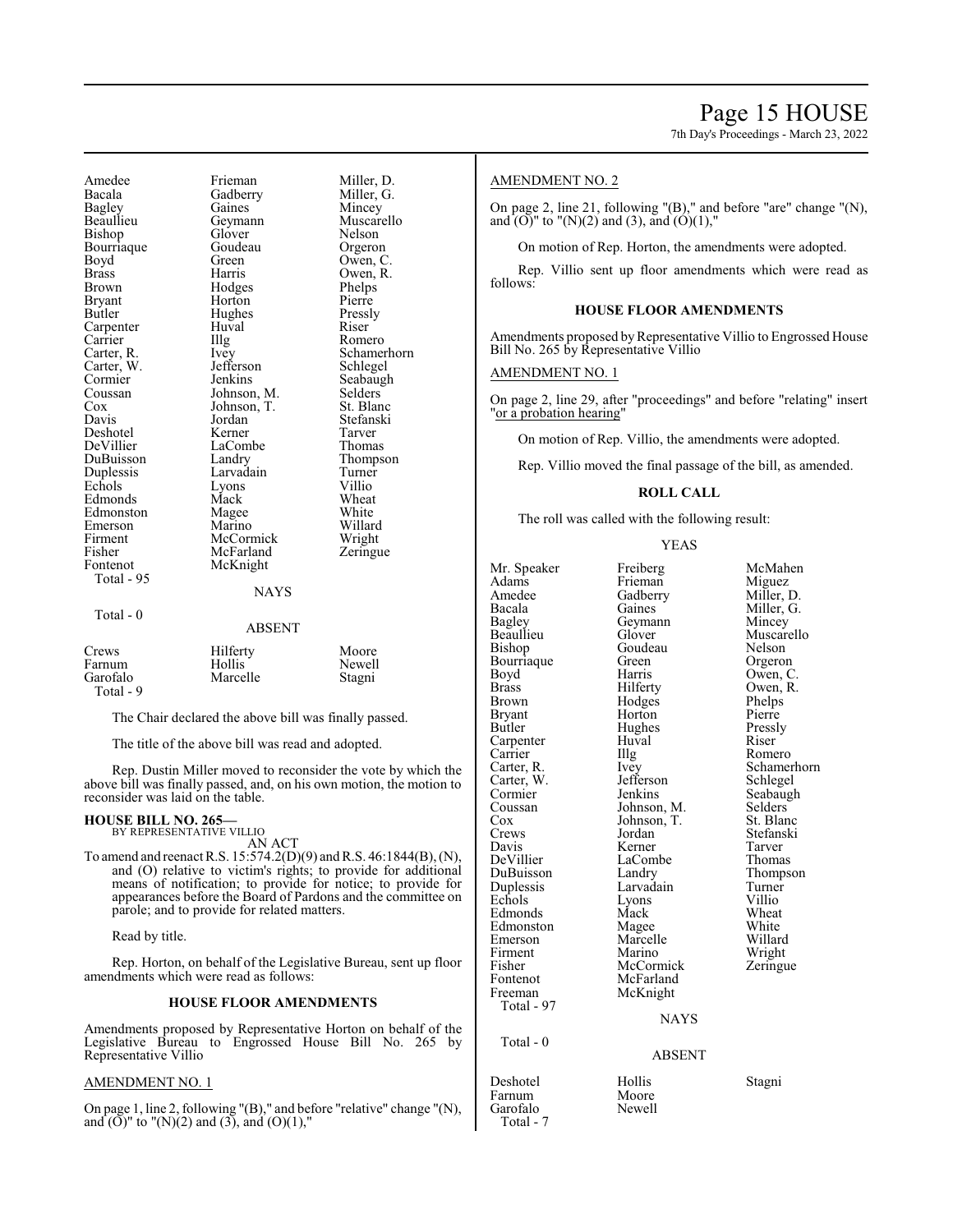# Page 16 HOUSE

7th Day's Proceedings - March 23, 2022

The Chair declared the above bill was finally passed.

The title of the above bill was read and adopted.

Rep. Villio moved to reconsider the vote by which the above bill was finally passed, and, on her own motion, the motion to reconsider was laid on the table.

#### **HOUSE BILL NO. 322—** BY REPRESENTATIVE MARINO

AN ACT

To enact R.S. 14:56(C), relative to offenses against property; to provide relative to damage to multiple properties; to provide relative to the aggregate amount of damages; and to provide for related matters.

Read by title.

Rep. Marino moved the final passage of the bill.

## **ROLL CALL**

The roll was called with the following result:

#### YEAS

| Mr. Speaker<br>Adams<br>Amedee<br>Bacala<br>Bagley<br>Beaullieu<br>Bishop<br>Bourriaque<br>Boyd<br><b>Brass</b><br><b>Brown</b><br><b>Bryant</b><br>Butler<br>Carpenter<br>Carrier<br>Carter, R.<br>Carter, W.<br>Cormier<br>Coussan<br>Cox<br>Crews<br>Davis<br>Deshotel<br>DeVillier<br>DuBuisson<br>Echols<br>Edmonds<br>Edmonston<br>Emerson<br>Firment<br>Fisher<br>Total - 92<br>Total - 0 | Fontenot<br>Freeman<br>Freiberg<br>Frieman<br>Gaines<br>Geymann<br>Glover<br>Goudeau<br>Green<br>Harris<br>Hilferty<br>Hodges<br>Horton<br>Hughes<br>Huval<br>Illg<br><i>lvey</i><br>Jefferson<br>Jenkins<br>Johnson, M.<br>Johnson, T.<br>Kerner<br>LaCombe<br>Larvadain<br>Lyons<br>Mack<br>Magee<br>Marcelle<br>Marino<br>McCormick<br>McFarland<br><b>NAYS</b> | McKnight<br>Miguez<br>Miller, D.<br>Miller, G.<br>Mincey<br>Muscarello<br>Nelson<br>Orgeron<br>Owen, R.<br>Phelps<br>Pierre<br>Pressly<br>Riser<br>Romero<br>Schamerhorn<br>Schlegel<br>Seabaugh<br>Selders<br>St. Blanc<br>Stefanski<br>Tarver<br>Thomas<br>Thompson<br>Turner<br>Villio<br>Wheat<br>White<br>Willard<br>Wright<br>Zeringue |
|--------------------------------------------------------------------------------------------------------------------------------------------------------------------------------------------------------------------------------------------------------------------------------------------------------------------------------------------------------------------------------------------------|--------------------------------------------------------------------------------------------------------------------------------------------------------------------------------------------------------------------------------------------------------------------------------------------------------------------------------------------------------------------|----------------------------------------------------------------------------------------------------------------------------------------------------------------------------------------------------------------------------------------------------------------------------------------------------------------------------------------------|
|                                                                                                                                                                                                                                                                                                                                                                                                  | <b>ABSENT</b>                                                                                                                                                                                                                                                                                                                                                      |                                                                                                                                                                                                                                                                                                                                              |
| Duplessis<br>Farnum<br>Gadberry<br>Garofalo<br>Total - 12                                                                                                                                                                                                                                                                                                                                        | Hollis<br>Jordan<br>Landry<br>McMahen                                                                                                                                                                                                                                                                                                                              | Moore<br>Newell<br>Owen, C.<br>Stagni                                                                                                                                                                                                                                                                                                        |

The Chair declared the above bill was finally passed.

The title of the above bill was read and adopted.

Rep. Marino moved to reconsider the vote by which the above bill was finally passed, and, on his own motion, the motion to reconsider was laid on the table.

#### **HOUSE BILL NO. 361—** BY REPRESENTATIVE MARINO

AN ACT

To amend and reenact Code of Criminal Procedure Articles 161(A) and 163(C) and to enact Code of Criminal Procedure Article 163.2, relative to search warrants; to provide relative to search warrants for medical records; to authorize the issuance of a search warrant for medical records of any person; to provide for procedures for the execution of such warrants; and to provide for related matters.

Read by title.

Rep. Horton, on behalf of the Legislative Bureau, sent up floor amendments which were read as follows:

### **HOUSE FLOOR AMENDMENTS**

Amendments proposed by Representative Horton on behalf of the Legislative Bureau to Engrossed House Bill No. 361 by Representative Marino

#### AMENDMENT NO. 1

On page 1, line 2, after "161(A)" insert "(introductory paragraph)"

### AMENDMENT NO. 2

On page 1, line 8, after "161(A)" insert "(introductory paragraph)"

On motion of Rep. Horton, the amendments were adopted.

Rep. Marino moved the final passage of the bill, as amended.

#### **ROLL CALL**

The roll was called with the following result:

#### YEAS

Mr. Speaker Freeman McKnight<br>
Adams Freiberg McMahen Amedee Frieman Miguez<br>Bacala Gadberry Miller, D. Bacala Gadberry<br>Bagley Gaines Bagley Gaines Miller, G.<br>Beaullieu Geymann Mincey Beaullieu Geymann<br>Bishop Glover Bourriaque Goude<br>Boyd Green Boyd Green Orgeron<br>Brass Harris Owen, C Brass Harris Owen, C. Brown Hilferty Owen, R.<br>Bryant Hodges Phelps Bryant Hodges Phelps<br>Butler Horton Pierre Carpenter Hughes Pressl<br>Carrier Huval Riser Carrier Huval Riser<br>Carter, R. Illg Romero Carter, R. Illg<br>Carter, W. Ivey Carter, W. Ivey Schamerhorn<br>
Cormier Iefferson Schlegel Cormier Jefferson<br>Coussan Jenkins Coussan Jenkins Seabaugh<br>Cox Johnson, M. Selders Cox Johnson, M. Selders<br>Crews Johnson, T. St. Blanc Crews Johnson, T.<br>Davis Jordan Deshotel Kerner Tarver DeVillier LaCombe<br>
DuBuisson Landry DuBuisson Landry Thompson Echols Lyons Villio **Edmonds** 

Freiberg McMahen<br>Frieman Miguez Glover Muscarello<br>Goudeau Nelson Horton Pierre<br>
Hughes Pressly Jordan Stefanski<br>Kerner Tarver Larvadain Turner<br>Lyons Villio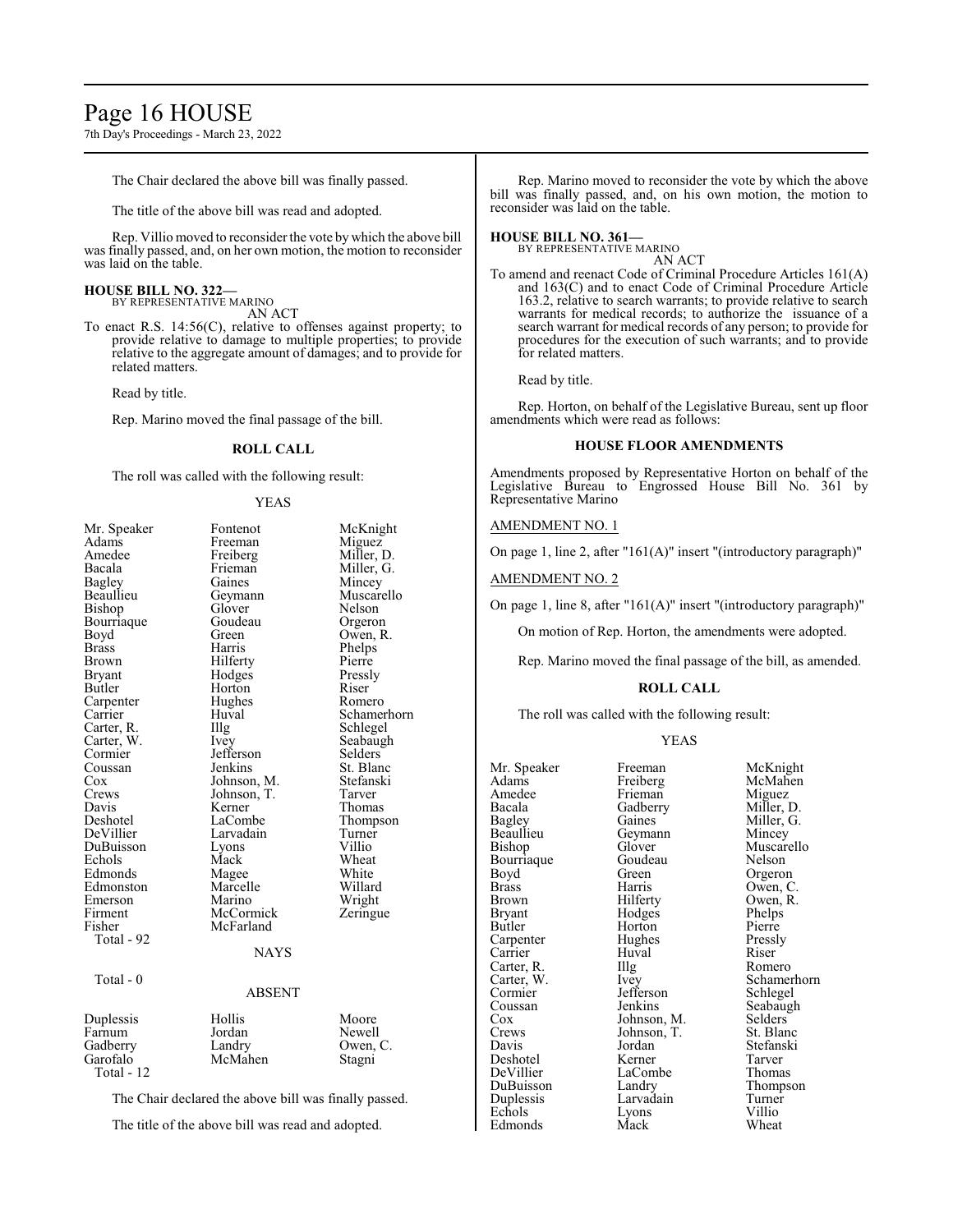## Page 17 HOUSE

7th Day's Proceedings - March 23, 2022

Zeringue

| Edmonston<br>Emerson<br>Firment<br>Fisher<br>Fontenot<br>Total - 98 | Magee<br>Marcelle<br>Marino<br>McCormick<br>McFarland<br><b>NAYS</b> | White<br>Willard<br>Wright<br>Zeringue |
|---------------------------------------------------------------------|----------------------------------------------------------------------|----------------------------------------|
| Total $-0$                                                          | <b>ABSENT</b>                                                        |                                        |
| Farnum<br>Garofalo<br>Total - 6                                     | Hollis<br>Moore                                                      | Newell<br>Stagni                       |

The Chair declared the above bill was finally passed.

The title of the above bill was read and adopted.

Rep. Marino moved to reconsider the vote by which the above bill was finally passed, and, on his own motion, the motion to reconsider was laid on the table.

### **HOUSE BILL NO. 371—** BY REPRESENTATIVE MCMAHEN

AN ACT To amend and reenact R.S. 14:34.2(A)(2) and 108.2(B), relative to offenses against law enforcement; to provide relative to the definition of "police officer" for the crimes of battery of a police officer and resisting a police officer with force or violence; to

add juvenile detention facility officers to the definitions of "police officer"; and to provide for related matters.

Read by title.

Rep. McMahen moved the final passage of the bill.

#### **ROLL CALL**

The roll was called with the following result:

#### YEAS

| Mr. Speaker  | Fisher      | McCormick  |
|--------------|-------------|------------|
| Adams        | Fontenot    | McKnight   |
| Amedee       | Freeman     | McMahen    |
| Bacala       | Freiberg    | Miguez     |
| Bagley       | Frieman     | Miller, D. |
| Beaullieu    | Gadberry    | Miller, G. |
| Bishop       | Gaines      | Mincey     |
| Bourriaque   | Geymann     | Nelson     |
| Boyd         | Glover      | Orgeron    |
| <b>Brass</b> | Goudeau     | Owen, C.   |
| Brown        | Green)      | Owen, R.   |
| Bryant       | Harris      | Phelps     |
| Butler       | Hilferty    | Pierre     |
| Carpenter    | Hodges      | Pressly    |
| Carrier      | Horton      | Riser      |
| Carter, R.   | Hughes      | Romero     |
| Carter, W.   | Huval       | Schamerhor |
| Cormier      | Illg        | Schlegel   |
| Coussan      | Ivey        | Seabaugh   |
| Cox          | Jefferson   | Selders    |
| Crews        | Jenkins     | St. Blanc  |
| Davis        | Johnson, M. | Stefanski  |
| Deshotel     | Johnson, T. | Tarver     |
| DeVillier    | Jordan      | Thomas     |
| DuBuisson    | Kerner      | Thompson   |
| Duplessis    | LaCombe     | Turner     |
| Echols       | Larvadain   | Villio     |
| Edmonds      | Lyons       | Wheat      |
| Edmonston    | Mack        | White      |

Emerson Magee Willard<br>
Firment Marino Zeringu Total - 93 **NAYS**  Total - 0 ABSENT Farnum Marcelle Newell<br>Garofalo McFarland Stagni Garofalo McFarland<br>Hollis Moore Hollis Moore Wright<br>
Landry Muscarello Wright Muscarello

Total - 11

The Chair declared the above bill was finally passed.

The title of the above bill was read and adopted.

Rep. McMahen moved to reconsider the vote by which the above bill was finally passed, and, on his own motion, the motion to reconsider was laid on the table.

#### **HOUSE BILL NO. 377—**

BY REPRESENTATIVE HUVAL

AN ACT To amend and reenact R.S. 15:590(7) and to enact R.S. 15:545(A)(3), relative to fingerprinting persons arrested for operating a motor vehicle while intoxicated; to provide for duties of law enforcement in every parish, municipality, and the state; to provide for additional offenses that require fingerprint and identification data; and to provide for related matters.

Read by title.

Rep. Villio sent up floor amendments which were read as follows:

### **HOUSE FLOOR AMENDMENTS**

Amendments proposed by Representative Villio to Engrossed House Bill No. 377 by Representative Huval

## AMENDMENT NO. 1

On page 1, line 11, change "A.(1)" to "A."

AMENDMENT NO. 2

On page 1, line 17, after "ordinances" and before the period "." insert "pertaining to operating a motor vehicle while intoxicated"

On motion of Rep. Villio, the amendments were adopted.

Rep. Huval moved the final passage of the bill, as amended.

#### **ROLL CALL**

The roll was called with the following result:

**Horton** 

#### YEAS

Mr. Speaker Freeman McKnight<br>
Adams Freiberg McMahen Adams Freiberg McMahen<br>Amedee Frieman Miguez Amedee Frieman<br>Bacala Gadberry Bacala Gadberry Miller, D.<br>Bagley Gaines Mincey Bagley Gaines Mincey Bishop Glover Nelson<br>Bourriague Goudeau Orgeron Bourriaque Goude<br>Boyd Green Brass Harris Owen, R. Brown Hilferty Pierre<br>Bryant Hodges Pressly Bryant Hodges Press<br>Butler Horton Riser

Geymann Muscarello<br>Glover Nelson Owen, C.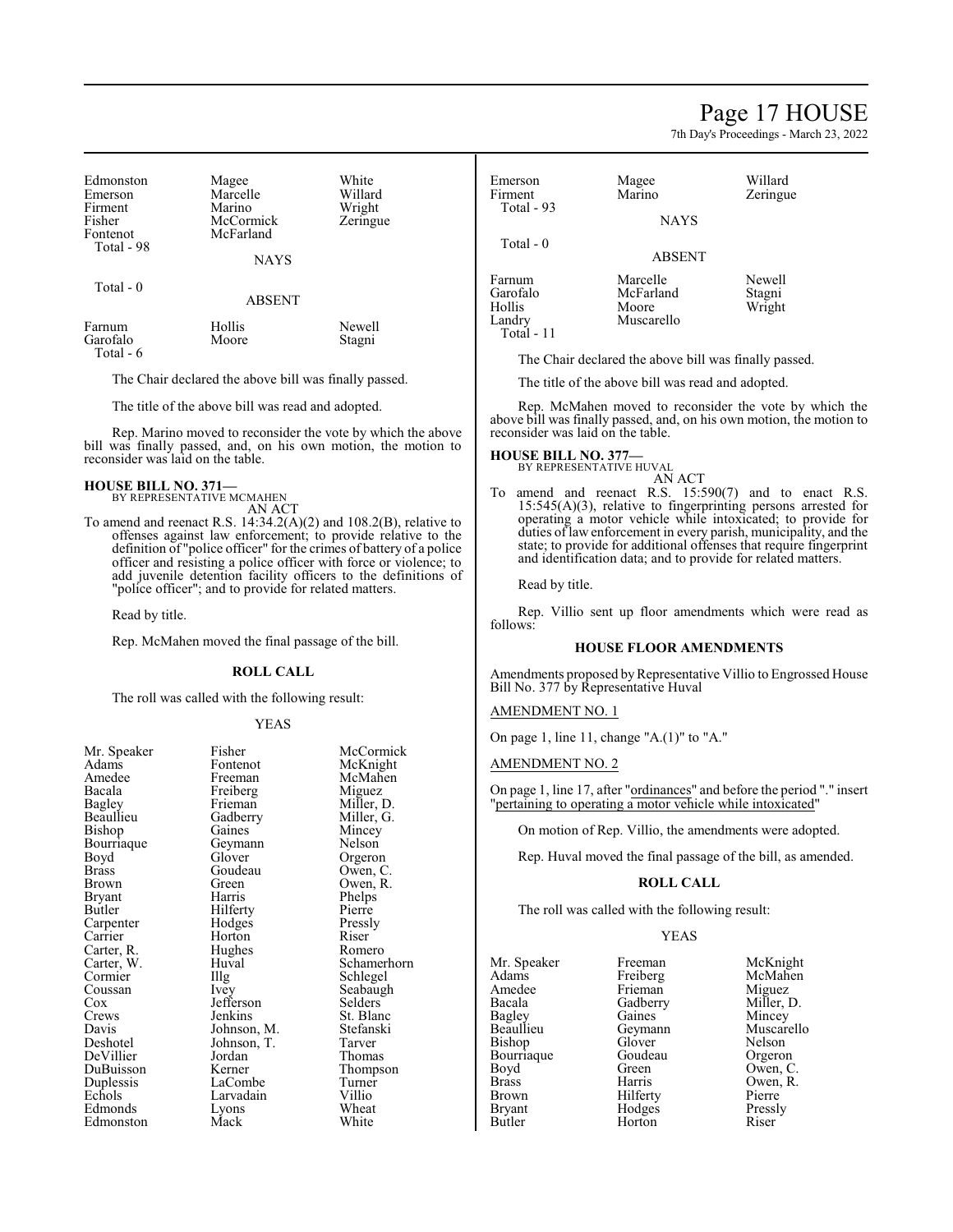## Page 18 HOUSE

7th Day's Proceedings - March 23, 2022

| Carpenter<br>Carrier<br>Carter, R.<br>Cormier<br>Coussan<br>Cox<br>Crews<br>Davis<br>Deshotel<br>DeVillier<br>DuBuisson<br>Duplessis<br>Echols<br>Edmonds<br>Edmonston<br>Emerson<br>Firment<br>Fisher<br>Fontenot<br>Total - 94 | Hughes<br>Huval<br>Illg<br>Ivey<br>Jefferson<br>Jenkins<br>Johnson, M.<br>Johnson, T.<br>Jordan<br>Kerner<br>LaCombe<br>Landry<br>Larvadain<br>Lyons<br>Mack<br>Magee<br>Marino<br>McCormick<br>McFarland<br><b>NAYS</b> | Romero<br>Schamerhorn<br>Schlegel<br>Seabaugh<br>Selders<br>St. Blanc<br>Stefanski<br>Tarver<br>Thomas<br>Thompson<br>Turner<br>Villio<br>Wheat<br>White<br>Willard<br>Wright<br>Zeringue |
|----------------------------------------------------------------------------------------------------------------------------------------------------------------------------------------------------------------------------------|--------------------------------------------------------------------------------------------------------------------------------------------------------------------------------------------------------------------------|-------------------------------------------------------------------------------------------------------------------------------------------------------------------------------------------|
| Carter, W.<br>Total - 1                                                                                                                                                                                                          | ABSENT                                                                                                                                                                                                                   |                                                                                                                                                                                           |
| Farnum<br>Garofalo<br>Hollis                                                                                                                                                                                                     | Marcelle<br>Miller, G.<br>Moore                                                                                                                                                                                          | Newell<br>Phelps<br>Stagni                                                                                                                                                                |

The Chair declared the above bill was finally passed.

The title of the above bill was read and adopted.

Rep. Huval moved to reconsider the vote by which the above bill was finally passed, and, on his own motion, the motion to reconsider was laid on the table.

#### **HOUSE BILL NO. 378—** BY REPRESENTATIVE MARINO

Total - 9

AN ACT

To amend and reenact R.S. 40:964(Schedule II)(A)(1)(introductory paragraph) and to enact R.S. 40:964(Schedule I)(A)(80) through  $(99)$ ,  $(C)(66)$ ,  $(E)(12)$ , and  $(F)(29)$ , and  $(Schedule IV)(D)(15)$ , relative to the Uniform Controlled Dangerous Substances Law; to add certain substances to Schedules I and IV; to provide relative to substances of vegetable origin or chemical synthesis in Schedule II; and to provide for related matters.

Read by title.

Rep. Marino moved the final passage of the bill.

#### **ROLL CALL**

The roll was called with the following result:

#### YEAS

| Mr. Speaker   | Freeman  | McFarland  |
|---------------|----------|------------|
| Adams         | Freiberg | McKnight   |
| Amedee        | Frieman  | McMahen    |
| Bacala        | Gadberry | Miguez     |
| Bagley        | Gaines   | Miller, D. |
| Beaullieu     | Geymann  | Miller, G. |
| <b>Bishop</b> | Glover   | Mincey     |
| Bourriaque    | Goudeau  | Muscarello |
| Boyd          | Green    | Nelson     |
| <b>Brass</b>  | Harris   | Orgeron    |
| Brown         | Hilferty | Owen, C.   |
| <b>Bryant</b> | Hodges   | Owen, R.   |
| Butler        | Horton   | Phelps     |
| Carpenter     | Hughes   | Pierre     |
|               |          |            |

| Carrier     | Huval       | Pressly        |
|-------------|-------------|----------------|
| Carter, W.  | Illg        | Riser          |
| Cormier     | Ivey        | Romero         |
| Coussan     | Jefferson   | Schamerhorn    |
| Cox         | Jenkins     | Schlegel       |
| Crews       | Johnson, M. | Seabaugh       |
| Davis       | Johnson, T. | <b>Selders</b> |
| Deshotel    | Jordan      | St. Blanc      |
| DeVillier   | Kerner      | Stefanski      |
| DuBuisson   | LaCombe     | Tarver         |
| Duplessis   | Landry      | Thomas         |
| Echols      | Larvadain   | Thompson       |
| Edmonds     | Lyons       | Turner         |
| Edmonston   | Mack        | Villio         |
| Emerson     | Magee       | White          |
| Firment     | Marcelle    | Willard        |
| Fisher      | Marino      | Wright         |
| Fontenot    | McCormick   | Zeringue       |
| Total - 96  |             |                |
|             | <b>NAYS</b> |                |
| $Total - 0$ |             |                |
|             | ABSENT      |                |
| Carter, R.  | Hollis      | Stagni         |
| Farnum      | Moore       | Wheat          |
| Garofalo    | Newell      |                |
| Total - 8   |             |                |

The Chair declared the above bill was finally passed.

The title of the above bill was read and adopted.

Rep. Marino moved to reconsider the vote by which the above bill was finally passed, and, on his own motion, the motion to reconsider was laid on the table.

**HOUSE BILL NO. 420—** BY REPRESENTATIVE GREGORY MILLER AN ACT

To amend and reenact R.S. 27:32(A), R.S. 28:64(A)(1), R.S. 29:769(E), R.S. 36:3(introductoryparagraph), 4(B) through (D), 53, 239, 259(A)(introductory paragraph), (B)(introductory paragraph) and (10) through (21), (C)(introductory paragraph), and  $(D)$ , 359, 409 $(C)$ ,  $(D)$ ,  $(E)$ ,  $(F)$ (introductory paragraph),  $(G)$ , (H), (I), and (J), 459, 478, 610(B) and (C), 769, 801(introductory paragraph), 801.1(A), 802(introductory paragraph),  $803(A)(1)$ ,  $851(A)$ ,  $901(A)$ , and  $921(A)$ , R.S. 40:1081.8(D) and 1664.11(A)(introductory paragraph), andR.S. 46:2403(E), to enact R.S. 36:4(B)(36), 259(B)(9) and (D)(8),  $(E)$ ,  $(F)$ , and  $(G)$ ,  $409(A)$ , and  $610(A)$ , and to repeal R.S. 36:4(E) through (BB), 259(B)(23) through (38), 409(K) through (R), 610(D) through (N), 801.3, 802.14, 802.15, 802.18, 803.1, 806, 807, 809, 914, 915, 917, 918, 919, 919.2, 919.3, and 919.4, relative to providing technical corrections for Title 36 of the Louisiana Revised Statutes of 1950; to provide for technical corrections; to provide for re-organization of the structure of Title 36; and to provide for related matters.

#### Read by title.

Rep. Gregory Miller sent up floor amendments which were read as follows:

## **HOUSE FLOOR AMENDMENTS**

Amendments proposed by Representative Gregory Miller to Engrossed House Bill No. 420 by Representative Gregory Miller

#### AMENDMENT NO. 1

On page 1, at the beginning of line 9, change "R.S. 36:(4)(B)(36)," to "R.S.  $36:4(B)(35)$ ,"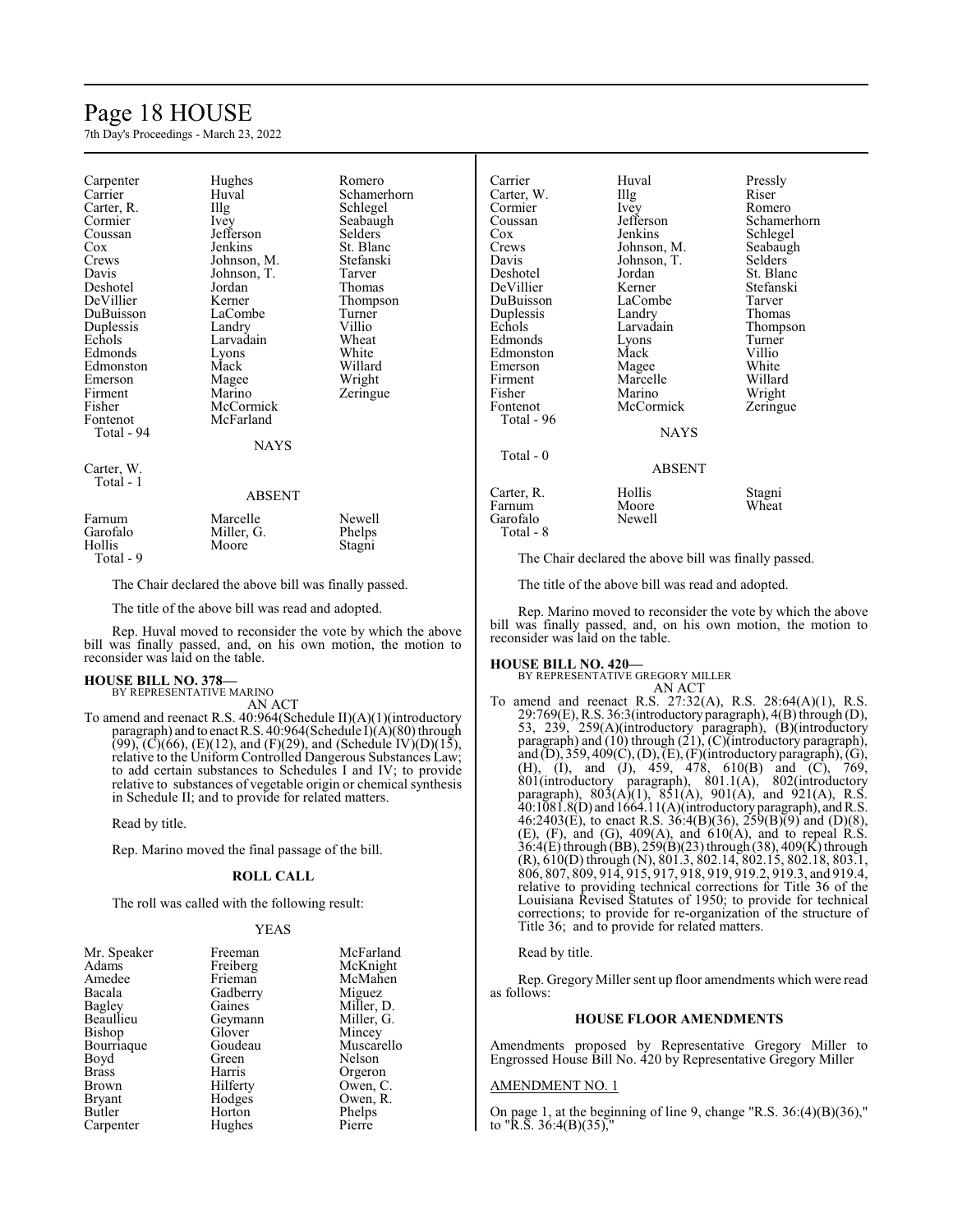## Page 19 HOUSE

7th Day's Proceedings - March 23, 2022

Willard Wright Zeringue

Newell Stagni

## AMENDMENT NO. 2

On page 2, line 18, between "Health" and "by R.S." insert "or the Department of Agriculture and Forestry"

## AMENDMENT NO. 3

On page 3, line 5, after "purpose." delete the remainder of the line and delete lines 6 through 8

## AMENDMENT NO. 4

On page 3, line 25, between "office" and "provide" delete the comma "," and insert "and"

## AMENDMENT NO. 5

On page 3, line 25, between "thereof" and "and" delete the comma ","

## AMENDMENT NO. 6

On page 32, line 11, after "in the" change "Revised Statutes" to "Louisiana Revised Statutes of 1950"

#### AMENDMENT NO. 7

On page 37, line 7, after "R.S." change "36:4(B)(36)" to "36:4(B)(35)"

## AMENDMENT NO. 8

On page 37, at the beginning of line 17, change "(36)" to "(35)"

On motion of Rep. Gregory Miller, the amendments were adopted.

Rep. Gregory Miller moved the final passage of the bill, as amended.

### **ROLL CALL**

The roll was called with the following result:

## YEAS

| Mr. Speaker | Freeman     | McKnight    |
|-------------|-------------|-------------|
| Adams       | Freiberg    | McMahen     |
| Amedee      | Frieman     | Miguez      |
| Bacala      | Gadberry    | Miller, D.  |
| Bagley      | Gaines      | Miller, G.  |
| Beaullieu   | Geymann     | Mincey      |
| Bishop      | Glover      | Muscarello  |
| Bourriaque  | Goudeau     | Nelson      |
| Boyd        | Green       | Orgeron     |
| Brass       | Harris      | Owen, C.    |
| Brown       | Hilferty    | Owen, R.    |
| Bryant      | Hodges      | Phelps      |
| Butler      | Horton      | Pierre      |
| Carpenter   | Hughes      | Pressly     |
| Carrier     | Huval       | Riser       |
| Carter, R.  | Illg        | Romero      |
| Carter, W.  | Ivey        | Schamerhorn |
| Cormier     | Jefferson   | Schlegel    |
| Coussan     | Jenkins     | Seabaugh    |
| Cox         | Johnson, M. | Selders     |
| Crews       | Johnson, T. | St. Blanc   |
| Davis       | Jordan      | Stefanski   |
| Deshotel    | Kerner      | Tarver      |
| DeVillier   | LaCombe     | Thomas      |
| DuBuisson   | Landry      | Thompson    |
| Duplessis   | Larvadain   | Turner      |
| Echols      | Lyons       | Villio      |
|             |             |             |

| Edmonds<br>Edmonston<br>Emerson<br>Firment<br>Fisher<br>Fontenot<br>Total - 98 | Mack<br>Magee<br>Marcelle<br>Marino<br>McCormick<br>McFarland<br><b>NAYS</b> | Wheat<br>White<br>Willar<br>Wright<br>Zering |
|--------------------------------------------------------------------------------|------------------------------------------------------------------------------|----------------------------------------------|
| Total - 0                                                                      | <b>ABSENT</b>                                                                |                                              |
| Farnum<br>Garofalo<br>Total - 6                                                | Hollis<br>Moore                                                              | Newel<br>Stagni                              |

The Chair declared the above bill was finally passed.

The title of the above bill was read and adopted.

Rep. Gregory Miller moved to reconsider the vote by which the above bill was finally passed, and, on his own motion, the motion to reconsider was laid on the table.

#### **HOUSE BILL NO. 447—** BY REPRESENTATIVE HUGHES

AN ACT To enact R.S. 14:64.2.1 and 64.5 and R.S. 15:1352(A)(69) and (70), relative to juveniles; to create crimes relative to the recruitment of juveniles to commit certain offenses; to provide for definitions; to provide for criminal penalties; to provide for additional crimes that are elements of racketeering activity; and to provide for related matters.

Read by title.

## **Motion**

On motion of Rep. Willard, the bill was returned to the calendar.

## **Notice of Intention to Call**

Pursuant to House Rule No. 8.20(A), Rep. Willard gave notice of Rep. Hughes's intention to call House Bill No. 447 from the calendar on Monday, March 28, 2022.

#### **HOUSE BILL NO. 460—**

BY REPRESENTATIVE BRASS AND SENATOR PRICE AN ACT

To amend and reenact R.S. 15:1099.5(C)(1) and (D), relative to early childhood programs; to provide relative to the purpose for which a parish governing authority levies an additional tax; and to provide for related matters.

Read by title.

## **Motion**

On motion of Rep. Brass, the bill was returned to the calendar.

## **Notice of Intention to Call**

Pursuant to House Rule No. 8.20(A), Rep. Brass gave notice of his intention to call House Bill No. 460 from the calendar on Tuesday, March 29, 2022.

#### **HOUSE BILL NO. 462—**

BY REPRESENTATIVE MINCEY

AN ACT To enact R.S. 14:45.2, relative to kidnapping and false imprisonment; to create the crime of unauthorized removal of a minor from a school, child day care center, or early learning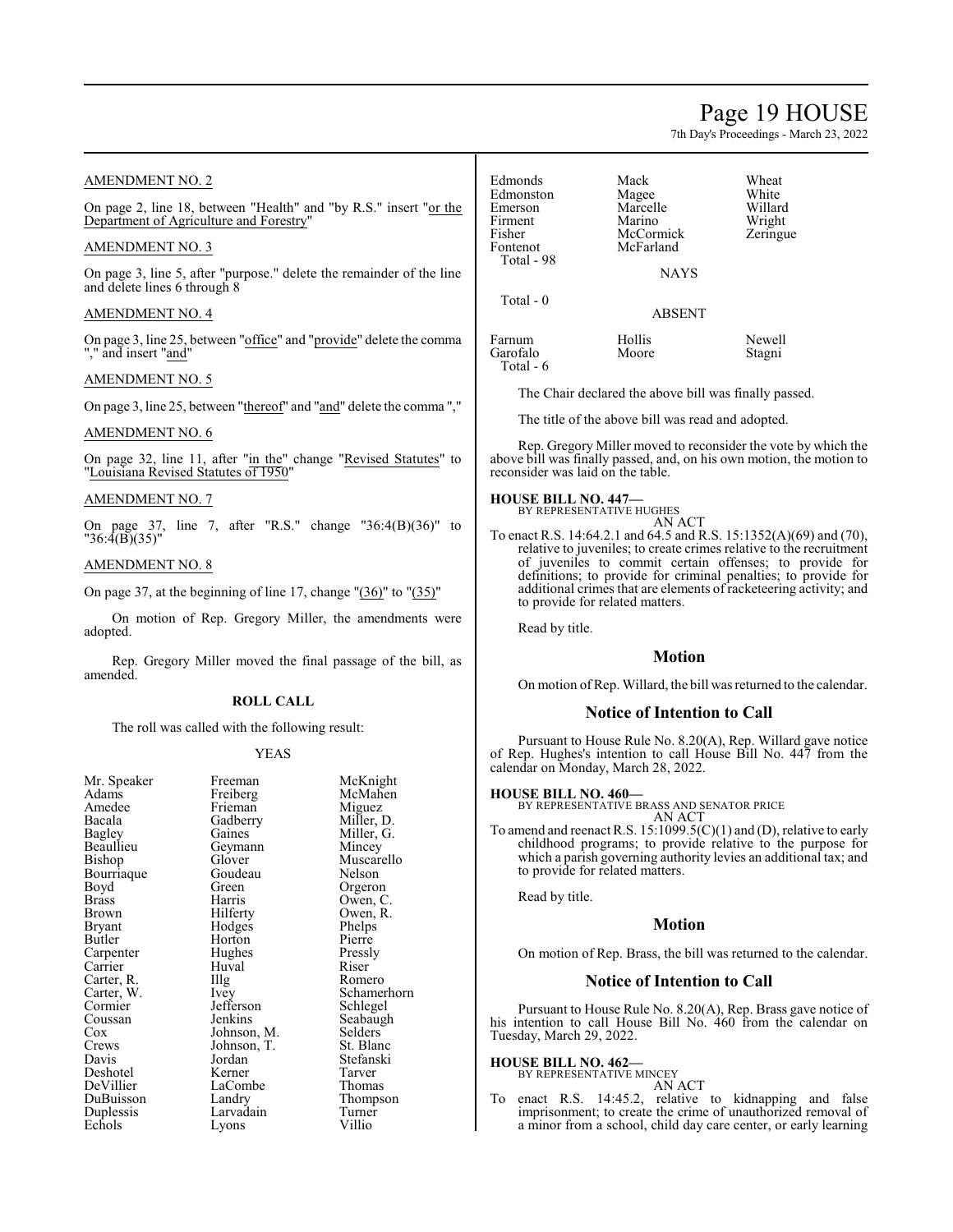## Page 20 HOUSE

7th Day's Proceedings - March 23, 2022

center; to provide for definitions; to provide for criminal penalties; to provide for exceptions; and to provide for related matters.

Read by title.

## **Motion**

On motion ofRep. Mincey, the bill was returned to the calendar.

## **Notice of Intention to Call**

Pursuant to House Rule No. 8.20(A), Rep. Mincey gave notice of his intention to call House Bill No. 462 from the calendar on Tuesday, March 29, 2022.

## **HOUSE BILL NO. 463—**

BY REPRESENTATIVE SEABAUGH AN ACT

To amend and reenact R.S.  $14:95(A)(4)$ , (G), and  $(H)(1)$  and to repeal R.S. 14:95(A)(5), relative to the illegal carrying of weapons; to provide for the removal of knives as illegally carried weapons; and to provide for related matters.

Read by title.

Rep. Horton, on behalf of the Legislative Bureau, sent up floor amendments which were read as follows:

#### **HOUSE FLOOR AMENDMENTS**

Amendments proposed by Representative Horton on behalf of the Legislative Bureau to Engrossed House Bill No. 463 by Representative Seabaugh

### AMENDMENT NO. 1

On page 3, delete line 14 and insert the following:

"(b) For the purposes of this Paragraph, a reserve or auxiliary municipal police officer shall be defined as a volunteer, non-regular, sworn member of a law enforcement agency who serves with or without compensation and has regular police powers while functioning as such agency's representative, and who participates on a regular basis in agency activities including, but not limited to those pertaining to crime prevention or control, and the preservation of the peace and enforcement of the law."

On motion of Rep. Horton, the amendments were adopted.

Rep. Seabaugh moved the final passage of the bill, as amended.

### **ROLL CALL**

The roll was called with the following result:

#### YEAS

| $\cdots$      |
|---------------|
| Adams         |
| Amedee        |
| Bacala        |
| Bagley        |
| Beaullieu     |
| Bishop        |
| Bourriaque    |
| Boyd          |
| <b>Brass</b>  |
| Brown         |
| <b>Bryant</b> |
| Butler        |
| Carnenter     |

Freiberg McMah<br>Frieman Miguez Frieman<br>Gadberry Geymann<br>Glover Goudeau<br>Green Green Owen, C.<br>Harris Owen, R. Hilferty<br>Hodges Pressly Hodges Pressl<br>
Horton Riser Horton<br>Huval

Mr. Speaker Freeman McKnight<br>Adams Freiberg McMahen Miller, G.<br>Mincey Gaines Mincey<br>Geymann Muscarello Nelson<br>Orgeron Owen, R.<br>Pierre Romero

| Carrier<br>Carter, R.<br>Cormier<br>Coussan<br>Cox<br>Crews<br>Davis<br>Deshotel<br>DeVillier<br>DuBuisson<br>Echols<br>Edmonds<br>Edmonston<br>Emerson<br>Firment<br>Fisher<br>Fontenot<br>Total - 92 | Illg<br>Ivey<br>Jefferson<br>Jenkins<br>Johnson, M.<br>Johnson, T.<br>Jordan<br>Kerner<br>LaCombe<br>Landry<br>Larvadain<br>Lyons<br>Mack<br>Magee<br>Marino<br>McCormick<br>McFarland<br><b>NAYS</b> | Schamerhorn<br>Schlegel<br>Seabaugh<br>Selders<br>St. Blanc<br>Stefanski<br>Tarver<br>Thomas<br>Thompson<br>Turner<br>Villio<br>Wheat<br>White<br>Willard<br>Wright<br>Zeringue |
|--------------------------------------------------------------------------------------------------------------------------------------------------------------------------------------------------------|-------------------------------------------------------------------------------------------------------------------------------------------------------------------------------------------------------|---------------------------------------------------------------------------------------------------------------------------------------------------------------------------------|
| Carter, W.<br>Total - 2                                                                                                                                                                                | Phelps<br><b>ABSENT</b>                                                                                                                                                                               |                                                                                                                                                                                 |
| Duplessis<br>Farnum<br>Garofalo<br>Hollis                                                                                                                                                              | Hughes<br>Marcelle<br>Miller, D.<br>Moore                                                                                                                                                             | Newell<br>Stagni                                                                                                                                                                |

The Chair declared the above bill was finally passed.

The title of the above bill was read and adopted.

Rep. Seabaugh moved to reconsider the vote bywhich the above bill was finally passed, and, on his own motion, the motion to reconsider was laid on the table.

#### **HOUSE BILL NO. 528—**

Total - 10

BY REPRESENTATIVE DAVIS AN ACT

To amend and reenact R.S. 49:191(1) and to repeal R.S. 49:191(10)(n), relative to certain agencies within the office of the governor, including provisions to provide for the re-creation of such agencies; to provide for the effective termination date for all statutory authority for the existence of such statutory entities; and to provide for related matters.

Read by title.

Rep. Davis moved the final passage of the bill.

### **ROLL CALL**

The roll was called with the following result:

#### YEAS

Adams Freiberg McMah<br>Amedee Frieman Miguez Amedee Frieman Miguez<br>Bacala Gadberry Miller, D. Bacala Gadberry<br>Bagley Gaines Bagley Gaines Miller, G.<br>Beaullieu Geymann Mincey Beaullieu Geymann Mincey<br>Bishop Glover Muscare Bourriaque Goude<br>Boyd Green Boyd Green Orgeron<br>Brass Harris Owen, C Brass Harris Owen, C. Brown Hilferty Owen, R.<br>Bryant Hodges Phelps Bryant Hodges Phelps Carpenter

Mr. Speaker Freeman McKnight<br>
Adams Freiberg McMahen Glover Muscarello<br>Goudeau Nelson Horton Pierre<br>
Hughes Pressly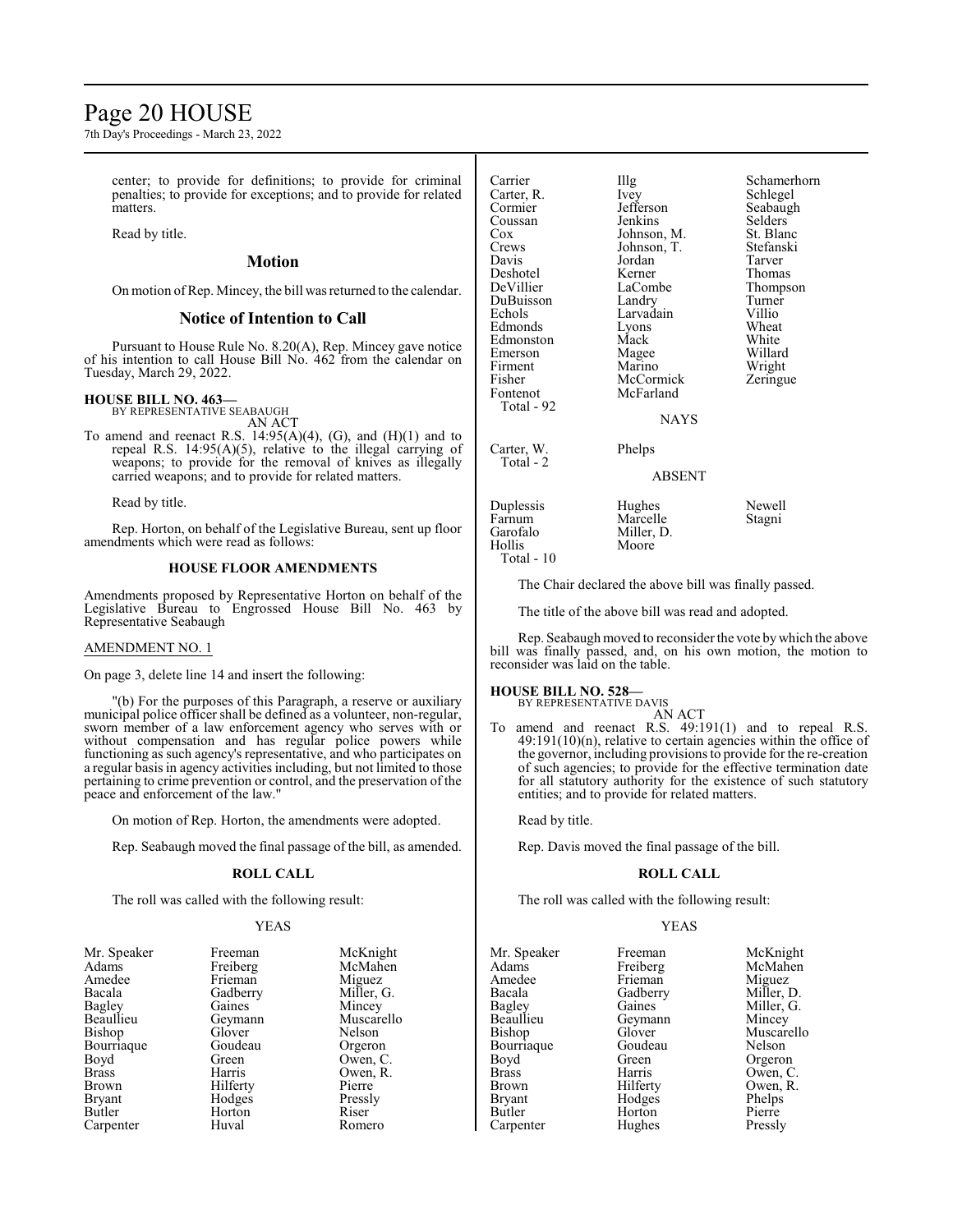7th Day's Proceedings - March 23, 2022

Carrier Huval Riser<br>Carter, R. Illg Romero Carter, R. Illg<br>Carter, W. Ivey Carter, W. Ivey Schamerhorn Cormier Jefferson<br>Coussan Jenkins Coussan Jenkins Seabaugh<br>Cox Johnson M. Selders Johnson, M. Crews Johnson, T. St. Blanc<br>Davis Jordan Stefanski Jordan Stefanski<br>Kerner Tarver Deshotel Kerner Tarver DeVillier LaCombe<br>
DuBuisson Landry DuBuisson Landry Thompson Larvadain Turner<br>Lyons Villio Echols Lyons Villio<br>Edmonds Mack Wheat Edmonds Mack Wheat<br>Edmonston Magee White Edmonston Magee White<br>Emerson Marcelle Willard Emerson Marcelle Willard<br>Firment Marino Wright Firment Marino Wright<br>
Fisher McCormick Zeringue Fisher McCormick<br>Fontenot McFarland McFarland Total - 98 NAYS Total - 0 ABSENT Farnum Hollis Newell Garofalo Moore Stagni Total - 6

The Chair declared the above bill was finally passed.

The title of the above bill was read and adopted.

Rep. Davis moved to reconsider the vote by which the above bill was finally passed, and, on her own motion, the motion to reconsider was laid on the table.

### **HOUSE BILL NO. 568—**

BY REPRESENTATIVES EDMONDS AND VILLIO AN ACT

To enact R.S. 14:67.5(A)(3), relative to misappropriation without violence; to provide relative to adoption deception; to provide relative to elements of the offense; and to provide for related matters.

Read by title.

## **Motion**

On motion of Rep. Edmonds, the bill was returned to the calendar.

## **Notice of Intention to Call**

Pursuant to House Rule No. 8.20(A), Rep. Edmonds gave notice of his intention to call House Bill No. 568 from the calendar on Monday, March 28, 2022.

## **HOUSE BILL NO. 602—**

BY REPRESENTATIVE DAVIS AN ACT

To amend and reenact R.S. 37:2150.1(introductory paragraph) and (2) through (13), 2152(Section heading), 2153( $\overline{A}$ ), ( $\overline{E}$ ), and (F), and 2154 through 2165, to enact R.S. 37:2150(14) through (18) and  $2153(G)$ , and to repeal R.S.  $37:2152(C)$ ,  $2166$  through 2173, Part II of Chapter 24 of Title 37 of the Louisiana Revised Statutes of 1950, comprised of R.S. 37:2175.1 through 2175.6, and Chapter 24-A of Title 37 of the Louisiana Revised Statutes of 1950, comprised of R.S. 37:2181 through 2192, relative to the Louisiana State Board for Contractors; to revise and reorganize provisions related to contractors, generally, including home improvement contractors and mold remediation contractors; and to provide for related matters.

Called from the calendar.

Read by title.

Rep. Horton, on behalf of the Legislative Bureau, sent up floor amendments which were read as follows:

#### **HOUSE FLOOR AMENDMENTS**

Amendments proposed by Representative Horton on behalf of the Legislative Bureau to Engrossed House Bill No. 602 by Representative Davis

#### AMENDMENT NO. 1

On page 13, lines 8 and 21, following "shall" and before "if" change "only have voting privileges" to "have voting privileges only"

### AMENDMENT NO. 2

On page 33, line 11, following "one" and before "dwelling" change single family" to "single-family"

### AMENDMENT NO. 3

On page 41, line 12, following "stringent" and before "those" change "that" to "than"

## AMENDMENT NO. 4

On page 51, line 15, following "may" and before "from" change "only be accepted" to "be accepted only"

### AMENDMENT NO. 5

On page 53, line 13, following "to" and before "Paragraph" insert "the penalties prescribed in"

On motion of Rep. Horton, the amendments were adopted.

Rep. Davis sent up floor amendments which were read as follows:

#### **HOUSE FLOOR AMENDMENTS**

Amendments proposed by Representative Davis to Engrossed House Bill No. 602 by Representative Davis

### AMENDMENT NO. 1

On page 13, at the end of line 2, delete "An", delete line 3 in its entirety, and insert in lieu thereof the following:

"A member of the board shall serve as an ex officio member of the residential subcommittee and shall"

### AMENDMENT NO. 2

On page 26, line 2, delete "Drywalls" and insert "Drywall"

#### AMENDMENT NO. 3

On page 30, delete lines 17 through 20 in their entirety

### AMENDMENT NO. 4

On page 30, at the beginning of line 21, delete "C."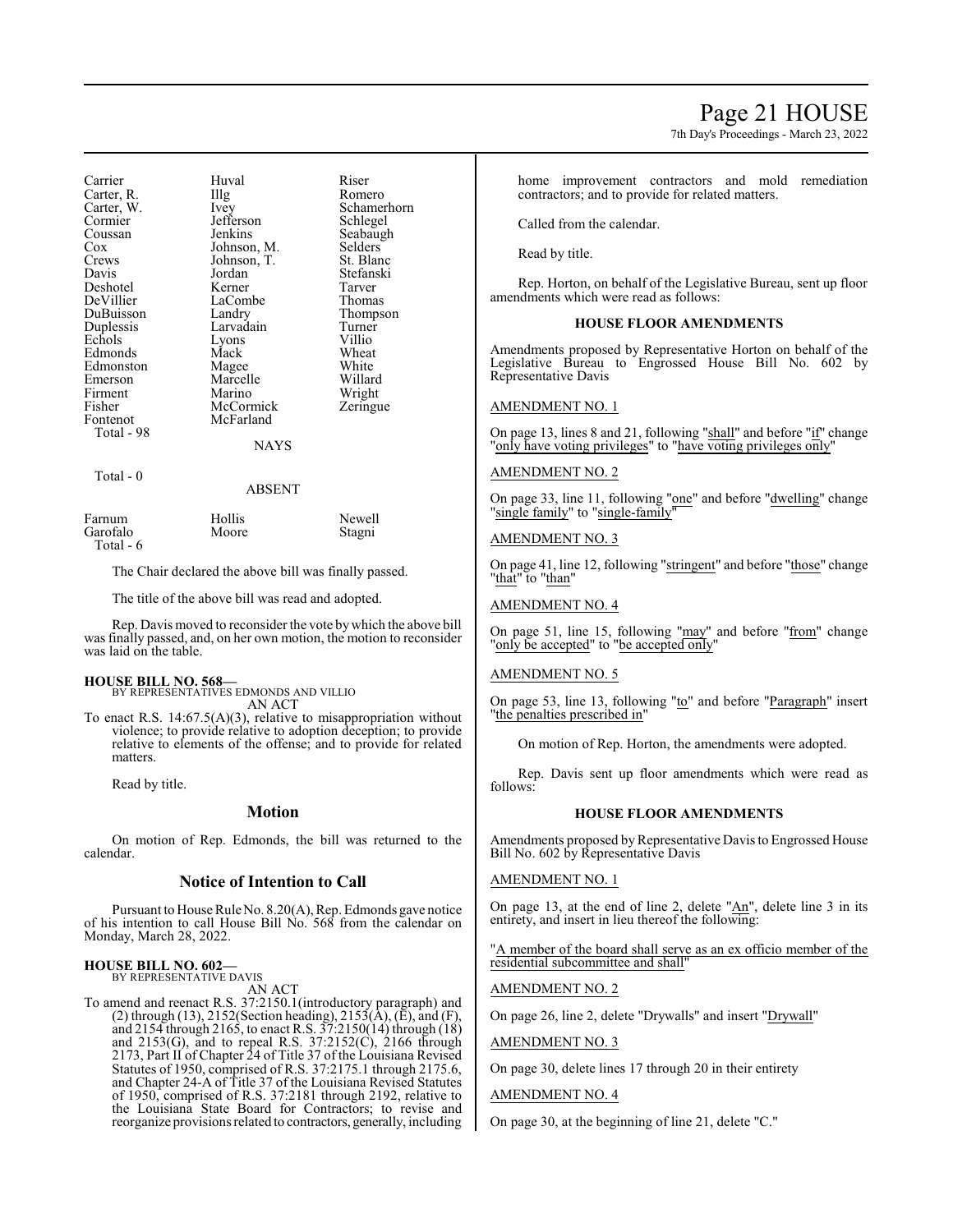## Page 22 HOUSE

7th Day's Proceedings - March 23, 2022

## AMENDMENT NO. 5

On page 31, at the beginning of line 3, delete "D." and insert "C."

## AMENDMENT NO. 6

On page 31, at the beginning of line 9, delete "E." and insert "D."

## AMENDMENT NO. 7

On page 31, at the beginning of line 15, delete "F." and insert " $E$ ."

## AMENDMENT NO. 8

On page 51, line 7, after "provided" delete "herein" and insert in lieu thereof "by this Subsection"

On motion of Rep. Davis, the amendments were adopted.

Rep. Davis moved the final passage of the bill, as amended.

## **ROLL CALL**

The roll was called with the following result:

### YEAS

| Mr. Speaker<br>Adams | Freeman<br>Freiberg | McKnight<br>McMahen |
|----------------------|---------------------|---------------------|
| Amedee               | Frieman             | Miguez              |
| Bacala               | Gadberry            | Miller, D.          |
| <b>Bagley</b>        | Gaines              | Miller, G.          |
| Beaullieu            | Geymann             | Mincey              |
| Bishop               | Glover              | Muscarello          |
| Bourriaque           | Goudeau             | Nelson              |
| Boyd                 | Green               | Orgeron             |
| Brass                | Harris              | Owen, C.            |
| Brown                | Hilferty            | Owen, R.            |
| Bryant               | Hodges              | Phelps              |
| Butler               | Horton              | Pierre              |
| Carpenter            | Hughes              | Pressly             |
| Carrier              | Huval               | Riser               |
| Carter, R.           | Illg                | Romero              |
| Carter, W.           | Ivey                | Schamerhorn         |
| Cormier              | Jefferson           | Schlegel            |
| Coussan              | Jenkins             | Seabaugh            |
| Cox                  | Johnson, M.         | Selders             |
| Crews                | Johnson, T.         | St. Blanc           |
| Davis                | Jordan              | Stefanski           |
| Deshotel             | Kerner              | Tarver              |
| DeVillier            | LaCombe             | Thomas              |
| DuBuisson            | Landry              | Thompson            |
| Duplessis            | Larvadain           | Turner              |
| Echols               | Lyons               | Villio              |
| Edmonds              | Mack                | Wheat               |
| Edmonston            | Magee               | White               |
| Emerson              | Marcelle            | Willard             |
| Firment              | Marino              | Zeringue            |
| Fisher               | McCormick           |                     |
| Fontenot             | McFarland           |                     |
| Total - 97           |                     |                     |
|                      | <b>NAYS</b>         |                     |
|                      |                     |                     |
| Total - 0            |                     |                     |
|                      | <b>ABSENT</b>       |                     |
| Farnum               | Moore               | Wright              |
| Garofalo             | Newell              |                     |
| Hollis               | Stagni              |                     |
| Total - 7            |                     |                     |
|                      |                     |                     |

The Chair declared the above bill was finally passed.

The title of the above bill was read and adopted.

Rep. Davis moved to reconsider the vote bywhich the above bill was finally passed, and, on her own motion, the motion to reconsider was laid on the table.

## **Privileged Report of the Committee on Enrollment**

March 23, 2022

To the honorable Speaker and Members of the House of Representatives:

I am directed by your Committee on Enrollment to submit the following report:

The following House Concurrent Resolutions have been properly enrolled:

#### **HOUSE CONCURRENT RESOLUTION NO. 22—** BY REPRESENTATIVE PRESSLY AND SENATOR PEACOCK A CONCURRENT RESOLUTION

To commend John Gholson on his retirement after fifty years of service to First Baptist Church School in Shreveport.

#### **HOUSE CONCURRENT RESOLUTION NO. 25—** BY REPRESENTATIVE ORGERON

A CONCURRENT RESOLUTION To commend Breaux Petroleum Products on the occasion of its one hundredth anniversary.

## **HOUSE CONCURRENT RESOLUTION NO. 28—** BY REPRESENTATIVES MOORE AND FISHER AND SENATOR JACKSON

A CONCURRENT RESOLUTION To express the condolences of the legislature on the death of Ervin Peter Turner.

#### **HOUSE CONCURRENT RESOLUTION NO. 29—**

BY REPRESENTATIVES BOURRIAQUE, GOUDEAU, AND MIGUEZ AND SENATOR HENSGENS A CONCURRENT RESOLUTION

To express the condolences of the Legislature of Louisiana upon the death of Ramsie Kate Baumgardner.

**HOUSE CONCURRENT RESOLUTION NO. 30—** BY REPRESENTATIVES FONTENOT, AMEDEE, AND MAGEE AND SENATOR FESI A CONCURRENT RESOLUTION

To express the condolences of the Legislature of Louisiana on the death of Earl Joseph Thibodaux.

#### **HOUSE CONCURRENT RESOLUTION NO. 31—** BY REPRESENTATIVE STEFANSK

A CONCURRENT RESOLUTION To recognize Tuesday, March 29, 2022, as Civil Legal Aid Day at the state capitol.

Respectfully submitted,

STEPHANIE HILFERTY Chairwoman

The above House Concurrent Resolutions contained in the report were signed by the Speaker of the House and taken to the Senate by the Clerk of the House and were signed by the President of the Senate and taken by the Clerk of the House to the Secretary of State in accordance with the rules of the House.

## **Privileged Report of the Committee on Enrollment**

## March 23, 2022

To the honorable Speaker and Members of the House of Representatives: